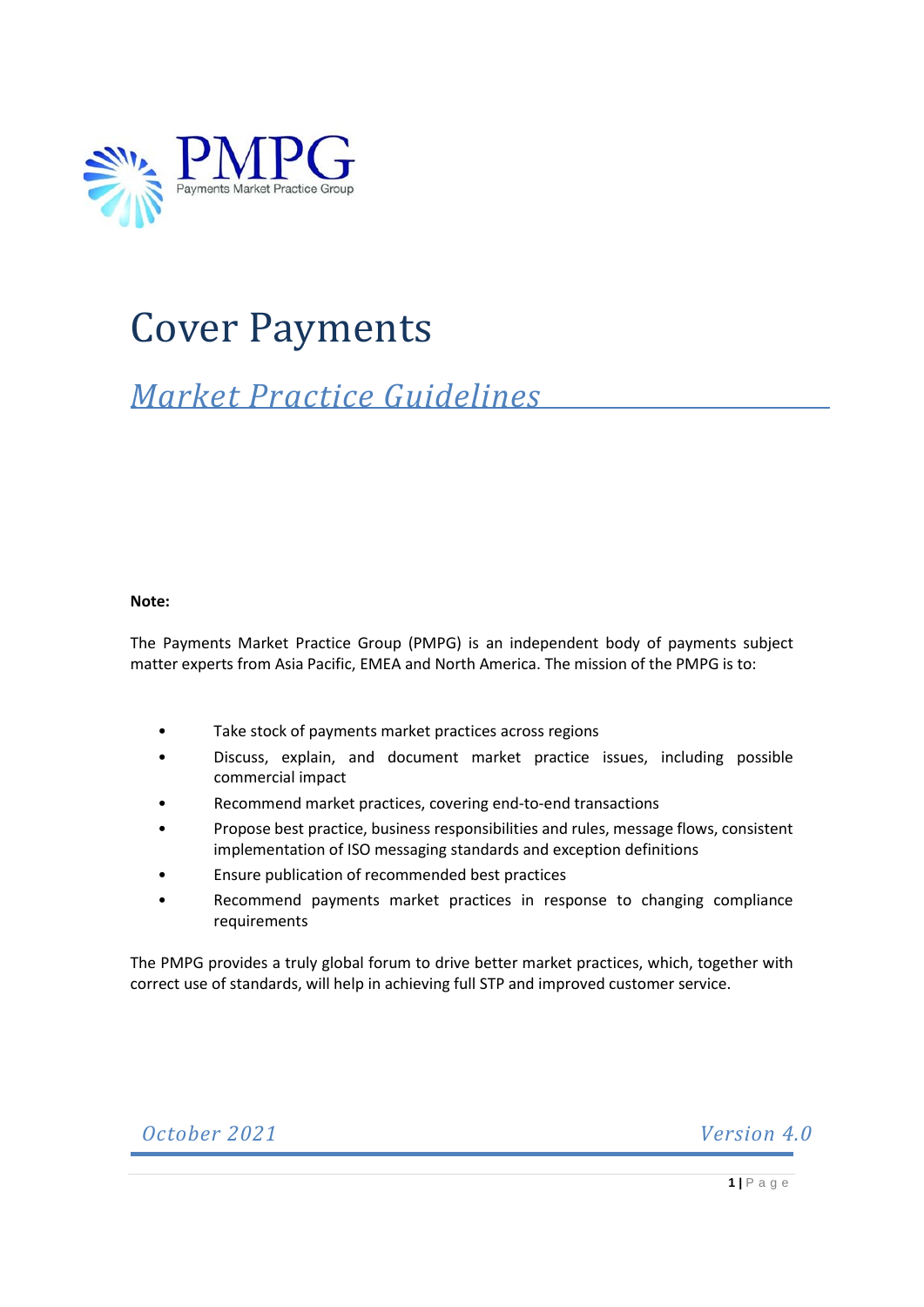# **1 Introduction**

The cover payment document was the first market practice guideline published by the PMPG in 2008. Following several updates, version 3.0 was published in 2017. Significant developments have been in motion since 2017 where these could be summarized as, 1) a general trend towards real time, 2) introduction of sectoral sanctions, 3) improved transparency by adopting SWIFT gpi, and 4) implementation of ISO 20022 messages.

The introduction of ISO 20022 creates the need to review existing market practice guidelines and adjust to make them fit for purpose in the ISO 20022 world. In this document, we will use the term Financial Institution Credit Transfer (COV) or FI CT (COV) for short to mean MT 202 COV and/or MT 205 COV and/or pacs.009 COV. When a recommendation or reference is made that pertains only to a specific implementation of the FI CT (COV) the document will reference the specific message type such as MT202 COV/MT 205 COV or pacs.009 COV.

In addition to the change in message format, the SWIFT community is moving away from a message-processing model to the end-to-end transaction orchestration with the transaction copy concept that will be implemented in a new infrastructure referred to as the SWIFT Transaction Manager Platform (TMP). The SWIFT TMP will provide the industry with more visibility into the underlying transaction flow and may reduce the use of direct and cover in favor of serial payments. This document intends to provide further awareness over issues for those communities that continue to use the cover method within established risk boundaries.

The important industry issues highlighted in this document include:

- Heightened awareness over the impact of the 2019 Singapore court case (see pages 5-6) on direct and cover payments
- Need to support two different legal interpretations of direct and cover messages. One implied contract model and second, the direct as an advice
- An existing practice in some communities of a MT202 as a direct message that is covered by a MT202 core.

# **1.1 Background**

In response to recommendations made by the Wolfsberg Group<sup>2</sup> and the Clearing House in 2007 to improve the transparency of Direct and Cover Payments, and with the consensus of the SWIFT community, SWIFT has defined a dedicated message to support cover payments, the MT 202 COV, that was implemented for general use in the 2009 Standards Release (Access the SWIFT MT 202 COV documentation via [My Standards](https://mystandards.swift.com/) here). The use of this variant will be determined by the sending bank based on the initial transaction type.

In the 2009 Standards Release the MT 202 COV scope is defined as follows: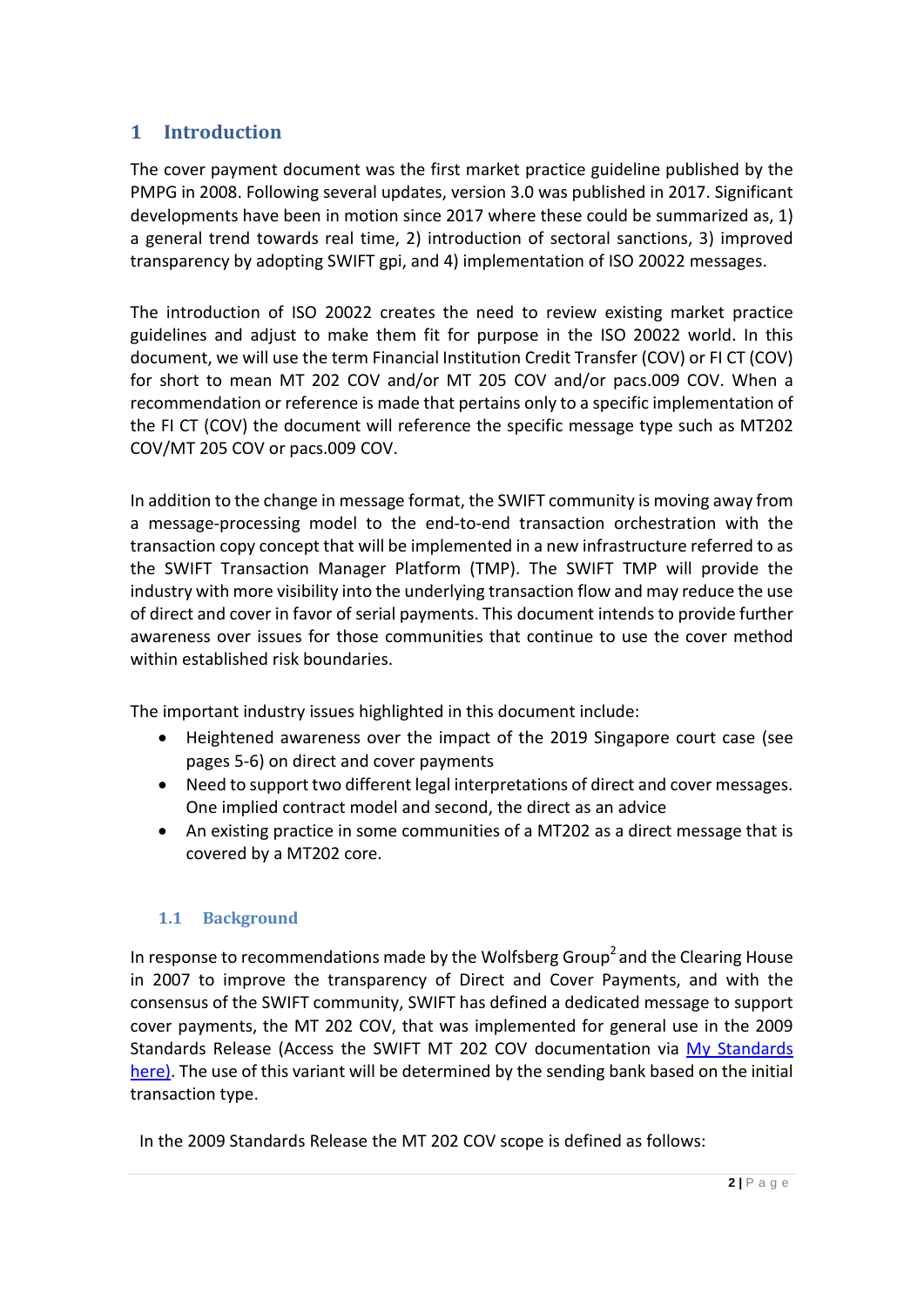*This message is sent by or on behalf of the ordering institution directly, or through correspondent(s), to the financial institution (account servicer) of the beneficiary institution[1.](#page-2-0) It must only be used to order the movement of funds related to an underlying customer credit transfer that was sent with the cover method. The MT 202 COV must not be used for any other interbank transfer. For these transfers the MT 202 must be used.*

This scope statement should be read carefully by everyone using MT202 COV as it drives considerations such as:

- no limitation to specific currencies or regions, the MT 202 COV is universal,
- it is specific to cover a single customer credit transfers (MT 103), the MT 202 COV is not an alternative message type but the exclusive method to cover third party payments, it is not to be used to cover any other message type
- the MT 202 is also a valid message for interbank transfers, but must not be used to cover the funds related to an underlying customer credit transfer.

The PMPG acknowledges that, most commercial payments are settled using the serial payment method (as defined in the SWIFT User Handbook) as an alternative to the cover payment method. The scope of this document is not to address the serial method<sup>[2](#page-2-1)</sup>. Improvements in speed of settlement through SWIFT gpi may lead to a further growth in the serial method over cover payments. In the meantime, this document is provided for the benefit of communities that continue to use the cover method within their recognized risk boundaries.

In July 2016 the Bank for International Settlement (BIS) – Committee on Payments and Market Infrastructures (CPMI) discussed the topic of MT202COV in its technical report on Correspondent Banking[3](#page-2-2) and acknowledged that "*according to information received during the consultation process of this report, clearing systems limitations as well as time zone considerations necessitate that both the serial MT 103 and the cover MT 202 COV methods remain relevant,* […]". The CPMI invited the Wolfsberg Group as well as the PMPG "*to review their principles governing the use-cases for payment messages, such as the PMPG's market practice guidelines and white papers*." Responding to this request the PMPG had published version 3.0 of the MT202 COV Market Practice Guidelines. A new version (version 4.0) of these guidelines becomes necessary, as the industry is in the process to migrate all payment messages to the new ISO 20022 standard.

<span id="page-2-0"></span><sup>1</sup> Beneficiary institution does not receive the MT202COV directly but is advised via MT910 of the credit.  $2$  The reader should also consult the PMPG FATF 16 Market Practice Guideline:

<span id="page-2-1"></span>https://www.swift.com/about-us/community/swift-advisory-groups/payments-market-practicegroup/document-centre/document-centre

<span id="page-2-2"></span><sup>3</sup> http://www.bis.org/cpmi/publ/d147.htm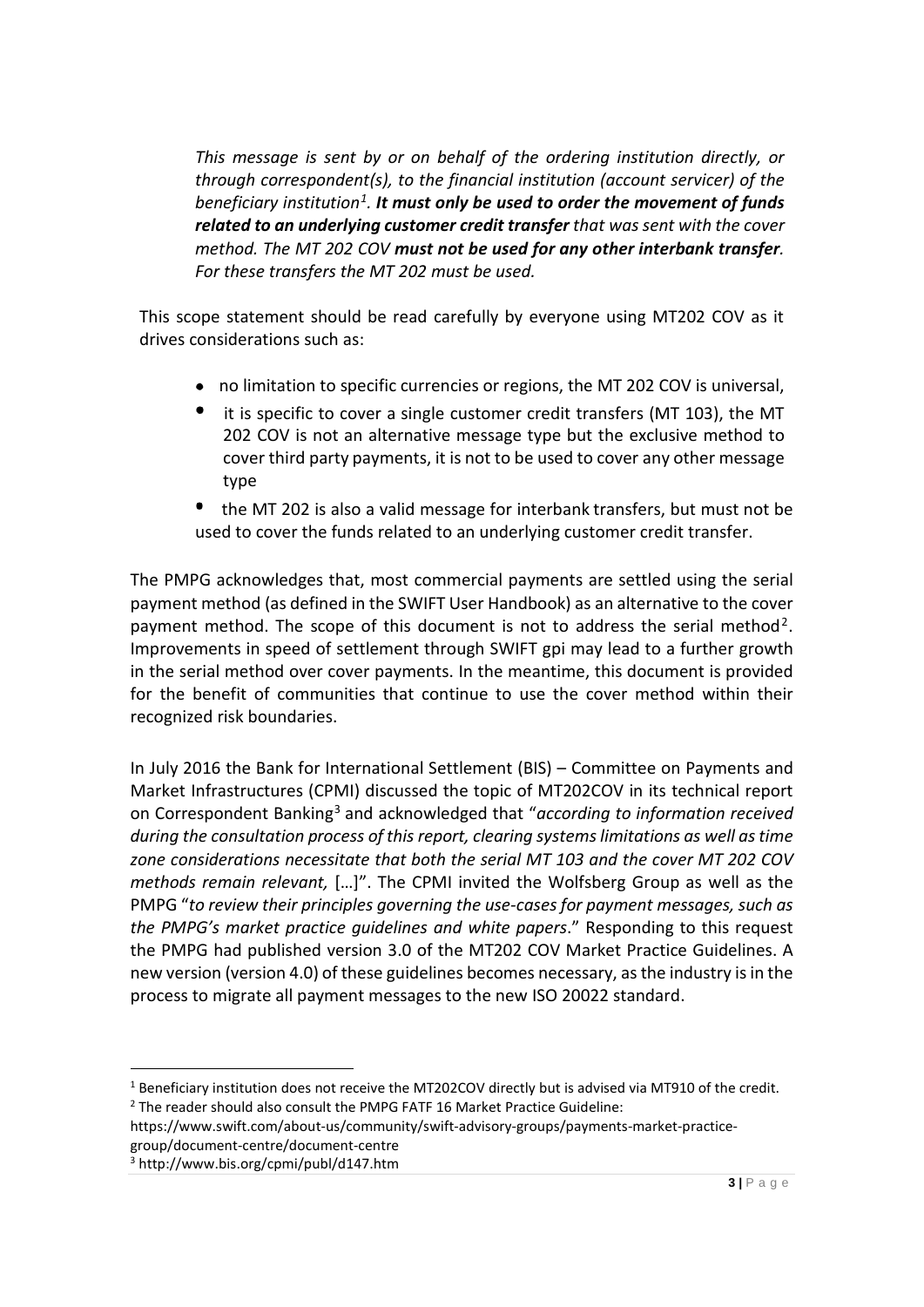It should also be noted that in some markets, banks may send a MT202 message as cover of a direct cross border MT202 Financial Institution transfer. The driver for this is often, similar to cover payments for Customer Transfers, to provide adequate notification to the beneficiary bank that funds are being sent through the respective intermediary agents, enabling that bank to position the expected incoming funds with their treasury so that the funds can be applied with good value to the beneficiary institution.

This settlement method is rather an exception than an established market practice, however, it must be mentioned in the document for the sake of completeness.

# **1.2 What happens to cover messages when ISO 20022 is introduced?**

In ISO 20022 the cover message is not a dedicated message like the MT 202 COV but is identified via a specific sub-element in the pacs.009. When a pacs.009 is used as a cover message, the **Underlying Customer Credit Transfer** complex element is present [4.](#page-3-0)

The **Underlying Customer Credit Transfer** complex element contains some elements of the underlying pacs.008 that is being covered by the pacs.009. In this document we refer to a pacs.009 that has the Underlying Customer Credit Transfer complex element present as a CBPRPlus-pacs.009.001.08\_COV\_FinancialInstitutionCreditTransfer (pacs.009 COV). The CBPR+ has defined a dedicated usage guidance for the pacs.009 when used as a cover.

A new dedicated usage guidance of the pacs.009 has been defined and is formally referred to as CBPRPlus-pacs.009.001.08\_ADV\_FinancialInstitutionCreditTransfer (pacs.009 ADV). This variant with the settlement method set to "COVE" must to be used as a direct message advising the cover to be received by a pacs.009 and not with a pacs.009 CO[V5.](#page-3-1)

This solution was introduced late in the development of the CBPR+ guideline and may need to be revisited in the future if the community determines that a dedicated direct advice message will be more appropriate.

# **2 Market Practice Guidelines (MPG) for FI CT (COV)**

# **MPG FI CT (COV) #1: Business Principles**

The FI CT (COV) is a specific use case of the FI CT. Therefore, the FI CT (COV) is also an inter-bank financial institution transfer.

<span id="page-3-0"></span><sup>4</sup> The complete path to the element is: /Document/FICdtTrf/CdtTrfTxInf/UndrlygCstmrCdtTrf

<span id="page-3-1"></span> $5$  Reason for that is that the pacs.009 (cov) only supports the Underlying Customer Credit Transfer complex element and not an Underlying Financial Institution Credit Transfer complex element.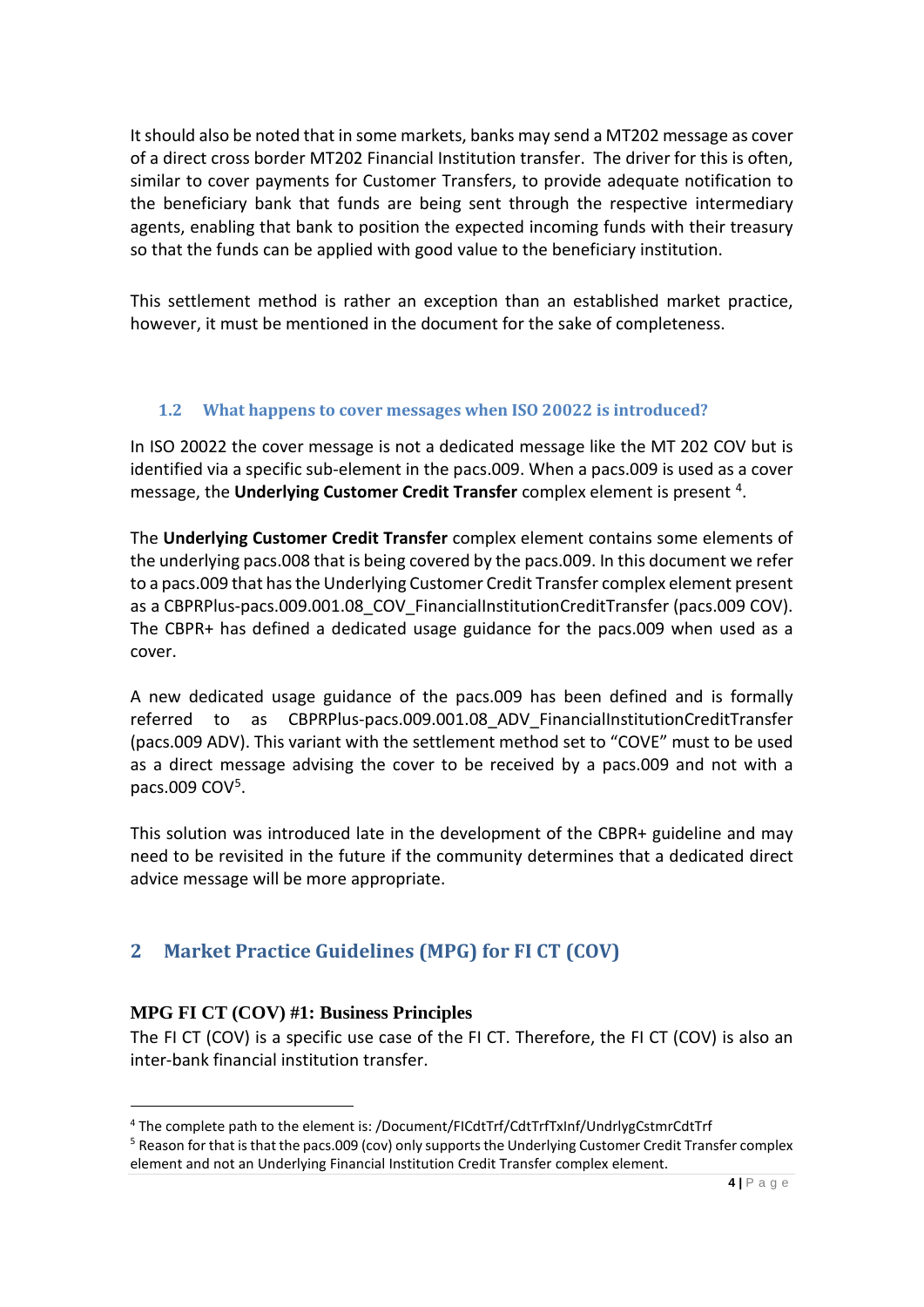Sequence B of the MT 202 COV is a copy of a selection of fields of the underlying MT 103 customer credit transfer. Its fields should remain unchanged as the message passes through the banking chain. Use of Sequence B by the intermediary institutions is meant to provide transparency and enable regulatory screening, including potential FATF recommendation 16 checks if required by local regulations. The MT202 COV/MT 205 COV is not an alternative message type for MT103s.

The **Underlying Customer Credit Transfer** element of the pacs.009 COV is a copy of a selection of elements of the underlying pacs.008 customer credit transfer. Its elements must remain unchanged as the message passes through the banking chain. Please note that the Debtor, Debtor Agent, Creditor Agent and Creditor are all mandatory elements. Use of Underlying Customer Credit Transfer element by the intermediary institution enables fulfilment of compliance obligations, including but not limited to FATF Recommendation 1[6](#page-4-0)<sup>6</sup> validations if required by local regulations. The pacs.009 COV is not an alternative message type for pacs.008.



*Figure 1: Direct (MT103/pacs.009) and cover (MT202 COV/pacs.009 COV) message flow*

*Note: The beneficiary institution does not receive the MT202 COV but only a credit advice (MT910/camt.054). In some cases the HVPS might use an equivalent message if SWIFT messages are not natively supported.*

**Existing commercial relationships between the Sender and Receiver should not change due to the usage of the MT 202 COV/pacs.009 COV.**

# **<Note for Awareness>**

It is worth noting that the relationship between the direct and cover is evolving. The migration to ISO 20022 and the introduction of the SWIFT Transaction Manager Platform (TMP) requires a deeper analysis of its impact on direct and cover messages. A recent

<span id="page-4-0"></span><sup>6</sup> https://cfatf-gafic.org/index.php/documents/fatf-40r/382-fatf-recommendation-16-wire-transfers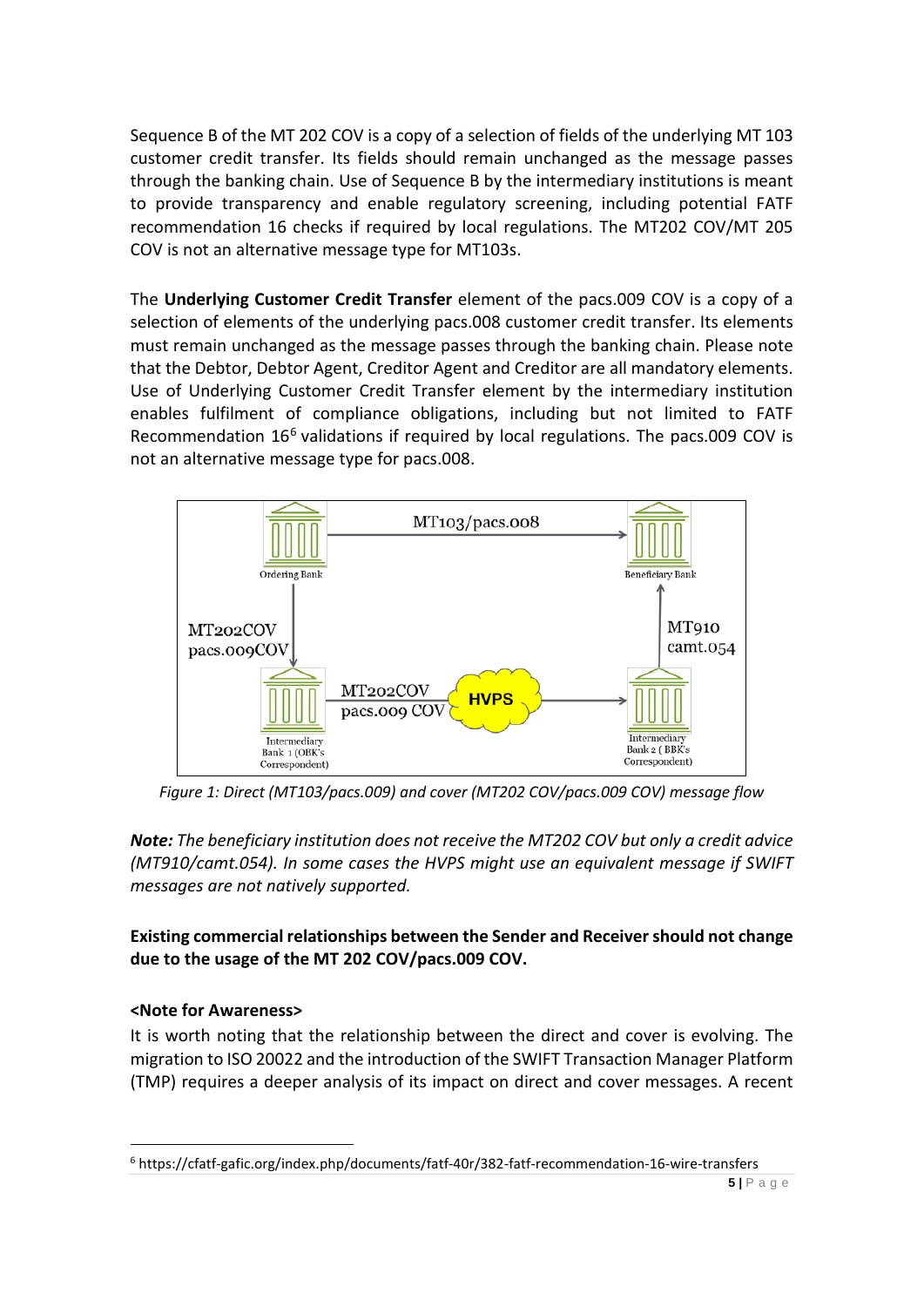court case in Singapore<sup>[7](#page-5-0)</sup> highlighted that the current industry view is that the MT103 and MT202COV exist independently from each other. The receipt of the MT103 might be seen as an implied contract between the sender and receiver in some local jurisdictions. Hence, the receipt by the receiver/instructed agent and good faith execution of the payment order creates the obligation for the bank sending the direct message to settle the transaction.

The use of the UETR in ISO 20022, in addition to the transaction identification data element, challenges the view of direct and cover independence. In ISO 20022, the use of a unique UETR binds the cover message to the direct message, so that a single transaction can be facilitated via multiple underlying messages. The direct and cover combine to make a whole transaction and hence create a transactional linkage that is absent in the MT model<sup>[8](#page-5-1)</sup>. In the SWIFT TMP data model direct, cover and return are all linked into the same transaction copy.

Whilst it is recognized practice by the receiver/instructed agent to execute payment instructions on the basis of a risk based approach, the evolution of the relation between direct and cover requires heightened attention by the sender/instructing agent. To highlight the risks arising in the current model the PMPG has collated the following overview. A new market practice guideline MPG FI CT (COV) #14: Cover Chain Risk has been introduced to this extent (see Page 12). The detailed flows for each use case are in the appendix.

| Use<br>case    | <b>Status</b>                                                              | <b>Financial</b><br><b>Risk Y/N</b> | <b>Which banks</b><br>risks a loss                                      | Who bears the responsibility                                                        | <b>Issue/Disadvantages of the model</b>                                                           | <b>Potential solution</b>                                            |
|----------------|----------------------------------------------------------------------------|-------------------------------------|-------------------------------------------------------------------------|-------------------------------------------------------------------------------------|---------------------------------------------------------------------------------------------------|----------------------------------------------------------------------|
| 1a             | Bene banks credits the customer upon<br>money confirmation (MT910 receipt) | N                                   | <b>NA</b>                                                               | <b>NA</b>                                                                           | - Customer receives money with delay<br>- reduced benefit of cover payment model                  | <b>Credit customer</b><br>with condition                             |
| 1 <sub>b</sub> | Bene banks credits the customer upon<br>MT103 receipt                      |                                     | <b>Beneficiary</b><br>institution                                       | <b>Ordering institution</b>                                                         | - even if willing to pay, ordering institution<br>cannot find a clearing bank (especially if USD) | - Credit customer<br>with condition<br>- suggest<br>conversion chain |
| 2a             | Bene banks credits the customer upon<br>money confirmation (MT910 receipt) | N                                   | <b>NA</b>                                                               | <b>NA</b>                                                                           | - Customer receives money with delay<br>- reduced benefit of cover payment model                  | <b>Credit customer</b><br>with condition                             |
| 2 <sub>b</sub> | Bene banks credits the customer upon<br>MT103 receipt                      |                                     | Beneficiary<br>institution                                              | Intermediary institution<br>(ordering correspondent)                                | - ordering bank is totally dependent on ist<br>correspondent                                      | <b>Credit customer</b><br>with condition                             |
| 3a             | Bene banks credits the customer upon<br>money confirmation (MT910 receipt) | N                                   | <b>NA</b>                                                               | <b>NA</b>                                                                           | - Customer receives money with delay<br>- reduced benefit of cover payment model                  | <b>Credit customer</b><br>with condition                             |
| 3 <sub>b</sub> | Bene banks credits the customer upon<br>MT103 receipt                      | v                                   | Beneficiary<br>institution<br>or<br><b>Account with</b><br>institution? | Intermediary institution<br>(ordering correspondent)<br>or<br>Ordering institution? | - when this chain is in use, means that there are<br>no other coridors available                  | <b>Credit customer</b><br>with condition                             |

*Table 1: Risk Scenarios in the current direct and cover model*

The current industry debate is indicating that there is a need for the option to indicate if settlement of the direct message is promised or if the beneficiary bank should treat the direct message as an advice only, subject to credit upon receipt of the cover. The length of the cover chain and jurisdictions involved will play a role in the decision of the bank creating the direct and cover. The instructing agent should have the option to indicate to the next agent/beneficiary/creditor that the credit to the beneficiary is conditional

<span id="page-5-0"></span><sup>7</sup> [\(sic-os-1-2018-maybank-v-barclays\)-judgment-final-pdf.pdf \(supremecourt.gov.sg\)](https://www.supremecourt.gov.sg/docs/default-source/module-document/judgement/(sic-os-1-2018-maybank-v-barclays)-judgment-final-pdf.pdf)

<span id="page-5-1"></span><sup>8</sup> The camt.054 (Debit Credit Notification) should reference the same UETR as the pacs.008 and pacs.009 COV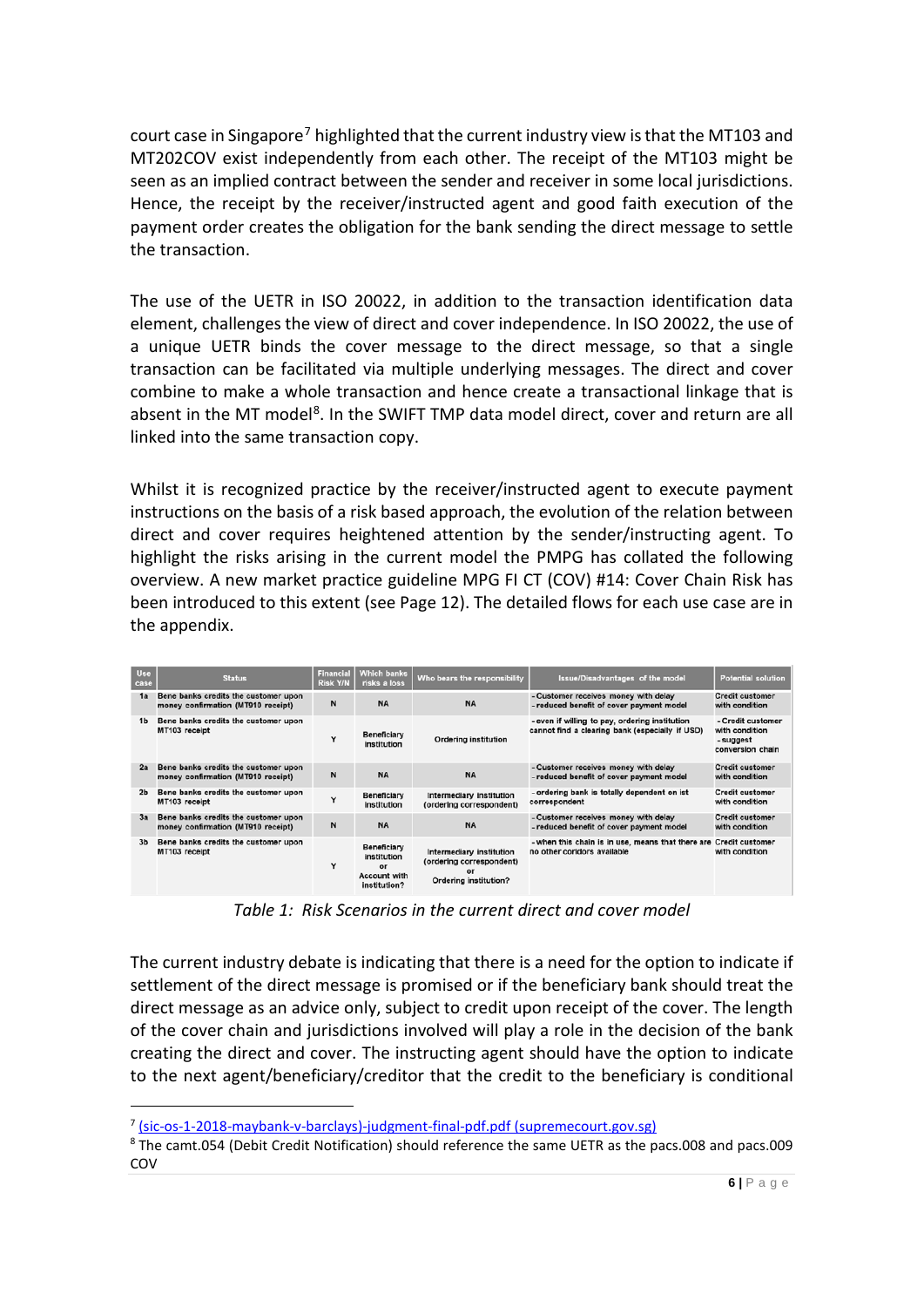upon receipt of the cover only.

PMPG recognizes that this optionality will require the consideration and implementation of new processes by the global industry. The imminent migration from MT to ISO20022 provides a unique opportunity to address this market problem long term. Various options could be considered, amongst those:

- a) the introduction of a new Service Level Code
- b) a dedicated usage guidance

# **MPG FI CT (COV) #2: Timing of Screening**

Efforts should be made to avoid payment delays associated with regulatory screening by the receiving institution and should take place upon receipt of the payment. Suspect hits might require further investigation by the financial institution's compliance department or government agencies to differentiate between real hits and "false positives". Screening upon receipt allows maximum time for remediation and minimize the possibility of delays. Timelines of transaction processing has become more visible for SWIFT gpi transactions.

**Note:** Additional screening might be required depending on local regulatory standards, updated lists, and/or a time lag between the moment the payment is received and the actual execution of the payment. Further delays might happen if the receiving institution needs to request additional information form the sending institution via a Request for Information (RfI). In ISO 20022 messages additional data elements are available that if used properly can pre-empt an RfI. Examples are including the place and date of birth in the Private Identification complex element or use of the Purpose element.

# **MPG FI CT (COV) #3: Operational risk**

A delay or reject in processing of the MT 202 COV/pacs.009 COV should be advised as quickly as possible preferably with:

- an update to the gpi tracker via API or MT2[9](#page-6-0)9 $9$  (preferred option for gpi members)<sup>[10](#page-6-1)</sup>
- an MT296/a pacs.002 to the previous financial institution (instructing agent) in the cover payment chain,

unless prohibited by law. On receipt of this advice the ordering institution on its turn **should advise the beneficiary institution** of the delay or the cancellation preferably with an MT 195 $^{11}$  $^{11}$  $^{11}$  if an update via the gpi tracker is not possible.

Note: The introduction of the Universal Confirmations by SWIFT in November 2020

<span id="page-6-0"></span><sup>&</sup>lt;sup>9</sup> SWIFT is in the process to create a specific tracker message (trck.001)

<span id="page-6-1"></span><sup>&</sup>lt;sup>10</sup> SWIFT gpi SLA requirements apply.

<span id="page-6-2"></span><sup>&</sup>lt;sup>11</sup> In some cases the market practice might be to use a MT199 or MT299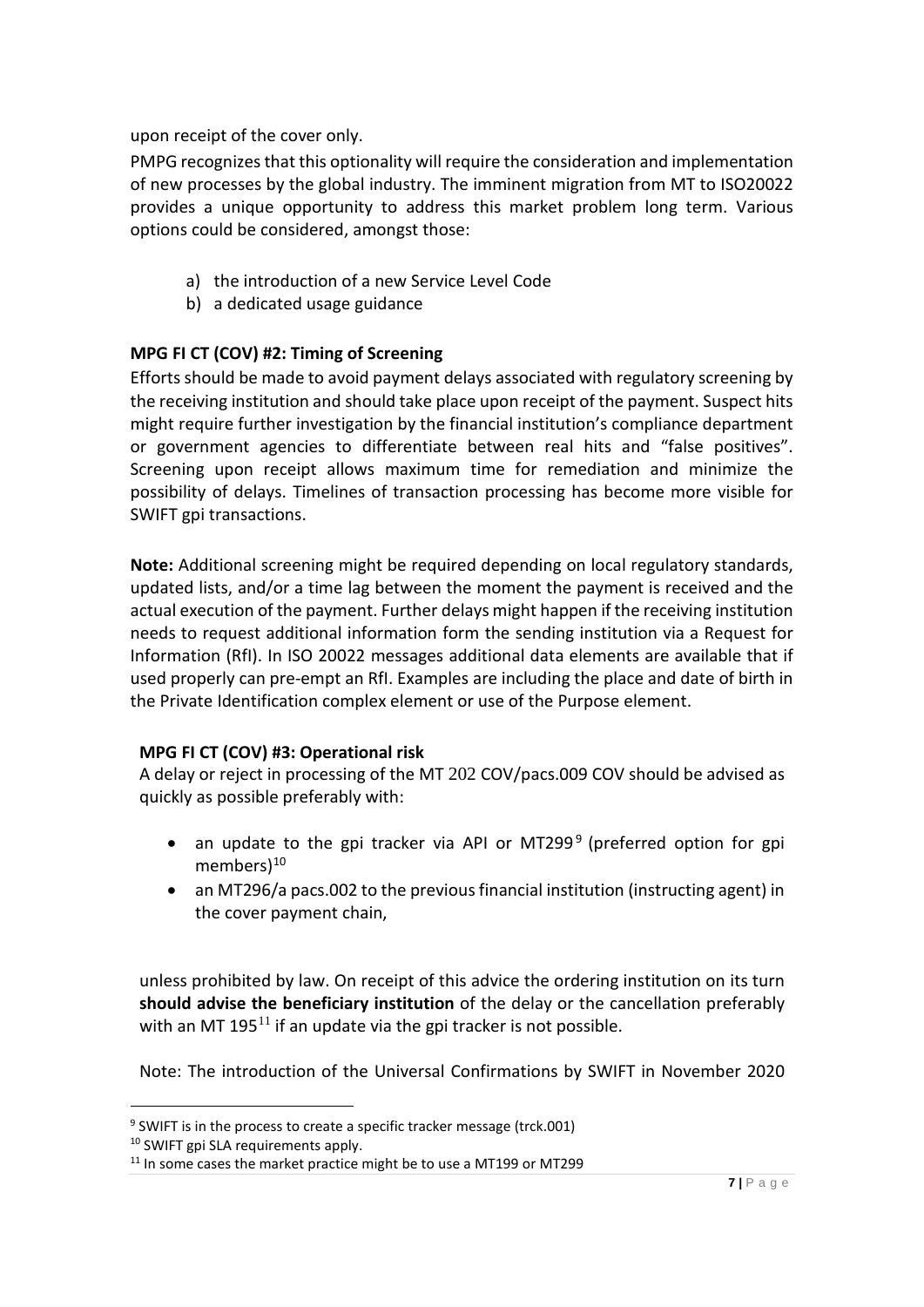should enable the Debtor Agent/Ordering Bank to identify a reject by any of the agents in the chain.

# **MPG FI CT (COV) #4: Multiple Credit Transfers**

An ordering institution must NOT cover multiple underlying customer credit transfers be it an MT  $102^{12}$  $102^{12}$  $102^{12}$  or a pacs.008 with multiple credit transfers or a file made up of several MTs 103/pacs.008 with a single MT 202 COV/pacs.009 COV.

Pacs.009 COV is only used to cover a single pacs.008

Note: Pacs.009 ADV with the settlement method"COVE", allowing to be covered by a pacs.009 will not include the Underlying Customer Credit Transfer complex element and hence will be a regular pacs.009.

#### **MPG FI CT (COV) #5: Clearing systems and pacs.009 COV**

Clearing houses and Value Transfer Networks should be able to process the pacs.009 COV or any equivalent format. If a clearing system is not able to handle the underlying information in a cover message, the local user community will have to decide how to handle this additional information.

A direct MT103 may be covered in a local clearing system via a pacs.009 COV or a direct pacs.008 might be covered via a MT202 COV/MT 205 COV in the local clearing system

Or

If a local clearing system can handle a pacs.009 COV then the direct message can be a pacs.008 or MT103.

# **MPG FI CT (COV) #6: Meaningless or incomplete information**

An Ordering Institution/Debtor Agent must ensure that cross-border commercial payments are accompanied by accurate and meaningful information of the Ordering Customer/Debtor and Beneficiary Customer/Creditor to meet FATF 16 requirements. This should also apply to field 50a Ordering Customer and field 59a Beneficiary Customer in Sequence B of the MT 202 COV as well as to the Debtor and Creditor elements in the **Underlying Customer Credit Transfer** element of the pacs.009 COV. A guideline to the formatting these fields is provided in the PMPG's *[Market Practice](https://www.swift.com/about-us/community/swift-advisory-groups/payments-market-practice-group/document-centre/document-centre?category=6621)  [Guidelines for use of fields 50a Ordering Customer and 59a Beneficiary Customer to](https://www.swift.com/about-us/community/swift-advisory-groups/payments-market-practice-group/document-centre/document-centre?category=6621)  [comply with FATF Recommendation 16](https://www.swift.com/about-us/community/swift-advisory-groups/payments-market-practice-group/document-centre/document-centre?category=6621) 16 [13](#page-7-1) and the Structured ordering and* 

<span id="page-7-0"></span><sup>12</sup> Multiple Customer Credit Transfer

<span id="page-7-1"></span><sup>13</sup> https://www.swift.com/about-us/community/swift-advisory-groups/payments-market-practicegroup/document-centre/document-centre?category=6621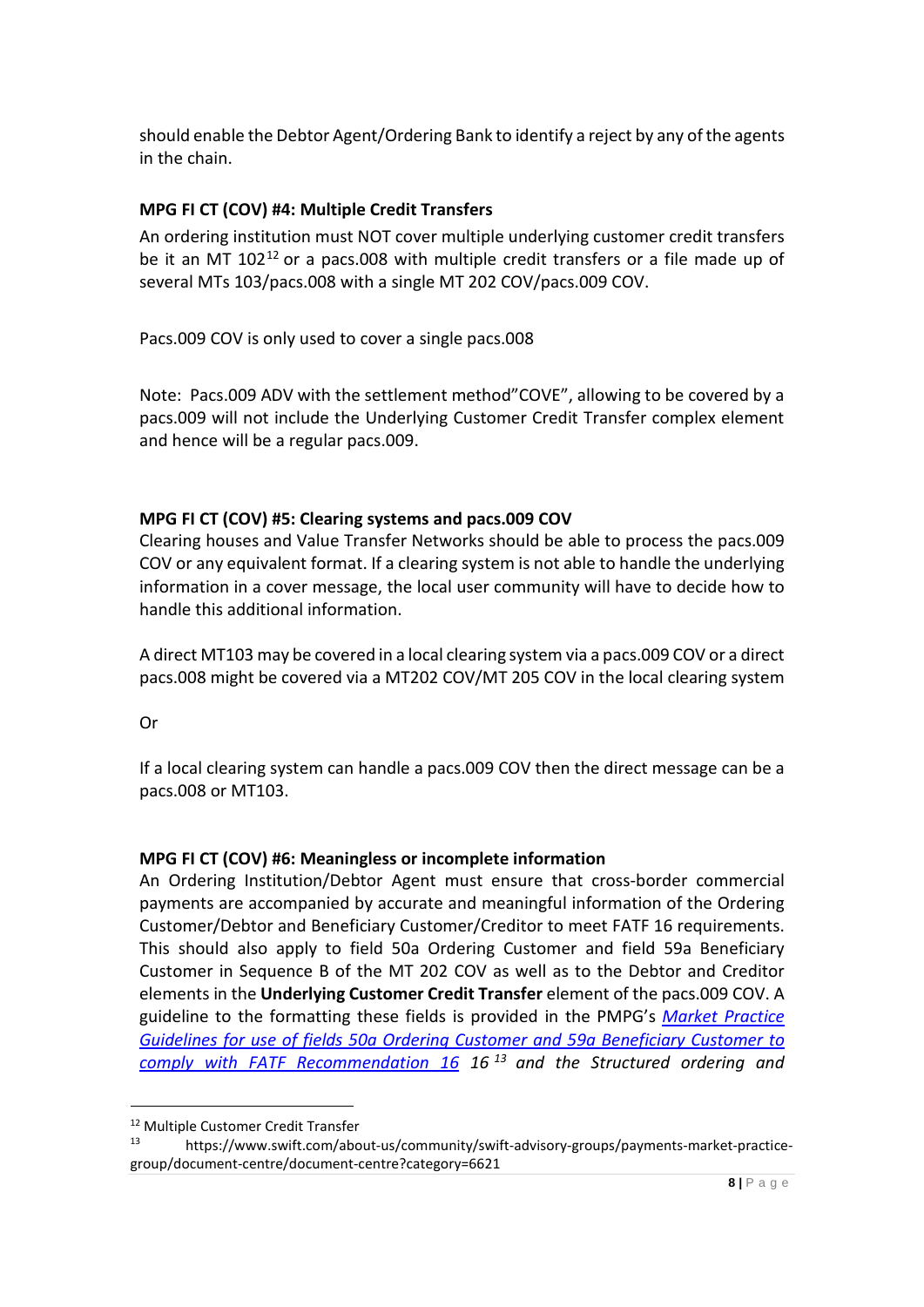# *beneficiary customer data in payments[14.](#page-8-0)*

The underlying Ordering Customer and Beneficiary Customer information in the MT202 COV sequence B must be the same as in field 50a and 59a of the underlying/related MT103.

Debtor, Debtor Account, Creditor and Creditor Account elements in the Underlying Customer Credit Transfer element of the pacs.009 COV must be the same as in the pacs.00[815.](#page-8-1)

# **MPG FI CT (COV) #7: Use of BICs to identify financial institutions**

Whenever a Financial Institution BIC is available, the Ordering Institution/Debtor Agent should use:

- Option A of SWIFT MT fields to identify the Financial Institution and should strictly avoid the use of option D. This should also apply to all Financial Institution fields in Sequence B of the MT 202 COV as the provision of structured information on all Financial Institutions part of the payment chain will enable easier and faster screening by (intermediary) Financial Institutions.
- The BICFI element in the ISO 20022 message for any Agent involved in the payment and should strictly avoid including only the Agent's name. Additional organizational identifiers such as an LEI can be added. This equally applies to all Agent elements in the Underlying Customer Credit Transfer elements of the pacs.009 COV (as a copy of the agents referenced in the pacs.008) where the provision of structured information on all agents enable easier and faster screening by (intermediary) agents.

# **MPG FI CT (COV) #8: Roles and Responsibilities**

Intermediary institutions' responsibility:

- pass on the information unaltered in Sequence B or the Underlying Customer Credit Transfer element to the next Institution/Agent.
- meet its compliance obligations (i.e. screening the message against regulatory filters as required by local law applicable to the intermediary institution)
- if the intermediary determines that a wrong message type was used they have the right and in some jurisdictions the obligation to reject or inquire in line with FATF 16 requirements.

<span id="page-8-0"></span><sup>14</sup> https://www.swift.com/file/65787/download?token=BwTpEZL\_

<span id="page-8-1"></span><sup>&</sup>lt;sup>15</sup> Please note that debtor element, debtor account element, creditor element and creditor account element are complex data elements and all sub-elements (e.g. debtor name, postal address etc.) need to be included.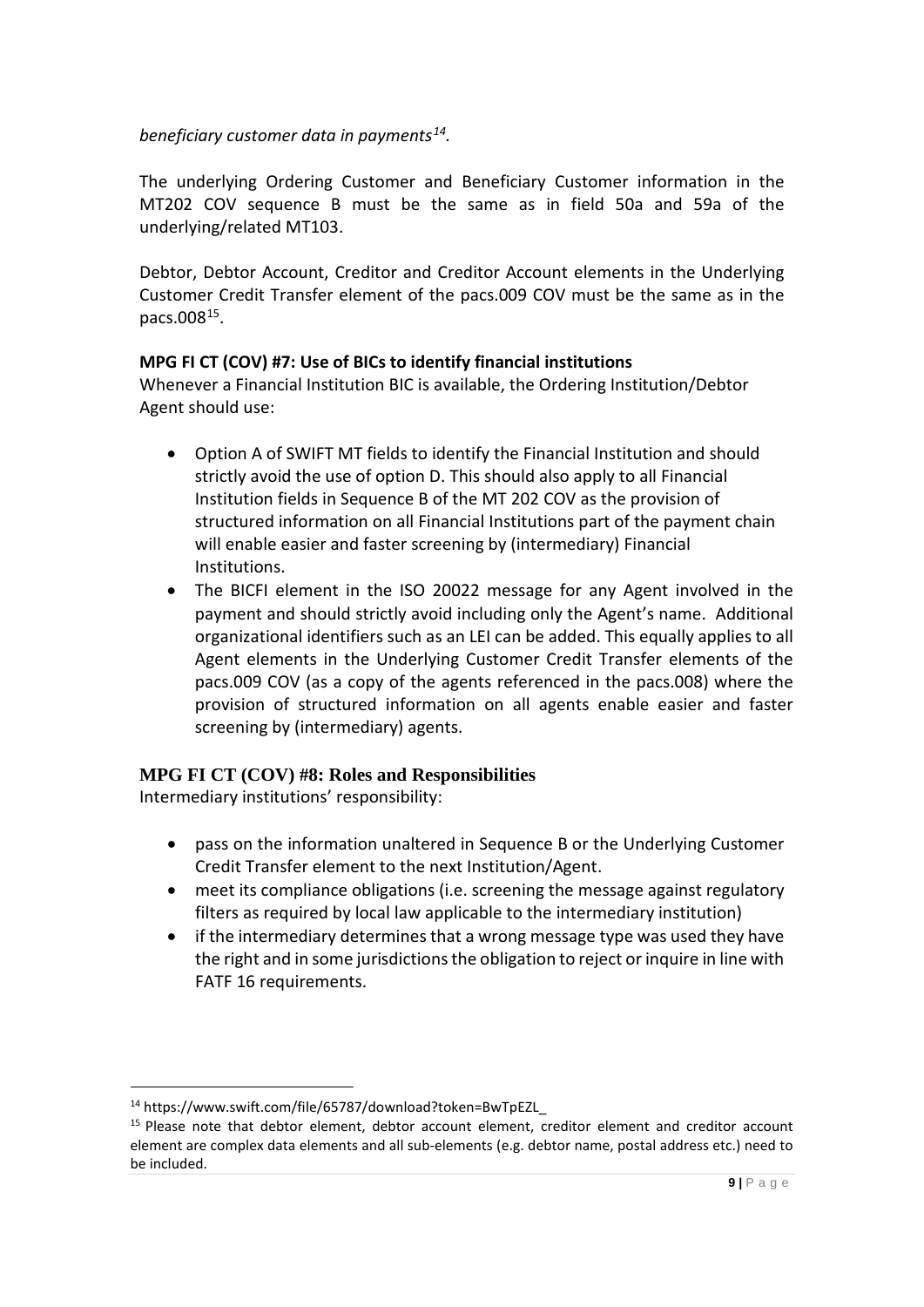Originating Institution/Debtor Agent responsibility:

- determine the correct message type for the transfer.
- ensure use of the MT202 COV/MT205 COV/pacs.009 COV instead of the MT202 /MT 205 /pacs.009 if the cover method is chosen. Using the incorrect message could be interpreted as an attempt to avoid transparency and will cause a problem for all subsequent banks/agents, and is not in line with the industry Standard. Furthermore, it could also constitute a breach of FATF16 requirements.
- If a pacs.009 (ADV) is used the agent creating the direct pac.009 (ADV) and the covering pacs.009 core should ensure that all agents used in the pacs.009 (ADV) are visible to the cover chain.

# **MPG FI CT (COV) #9**: **Claims & compensation**

The cover might be delayed due to screening and resulting RFIs by the intermediary and the use of funds by the intermediary might be subject to a claim if the creditor agent has already credited the creditor before the cover has been received.

The FI CT COV process should utilize the existing processes established for MT 103 or pacs.008.

Note: In most cases today, a delay in MT103/pacs.008 processing, due to regulatory screening, does not result in a claim unless a real use of funds exists by the intermediary institution.

# **MPG FI CT (COV) #10**: **Honoring of cut-off times**

The MT 202 COV/pacs.009 COV should follow existing cut-off times for Customer Credit Transfers in RTGS systems and should not to be used during time periods reserved for interbank settlement unless it has been pre-agreed between the sending and receiving bank or local market practice.

# **MPG FI CT (COV) #11**: **Return of Funds**

In the case that the intermediary bank is the correspondent for both agents involved in the return, funds can be returned by simple debit authorization across the books of the common intermediary.

In the case that an intermediary bank or the beneficiary bank/creditor agent has to return the funds to the ordering bank without a common intermediary, it is strongly recommended:

• To use the MT202 COV/MT 205 COV by the first initiating bank of the return to preserve full transparency within the interbank chain. The first 6 character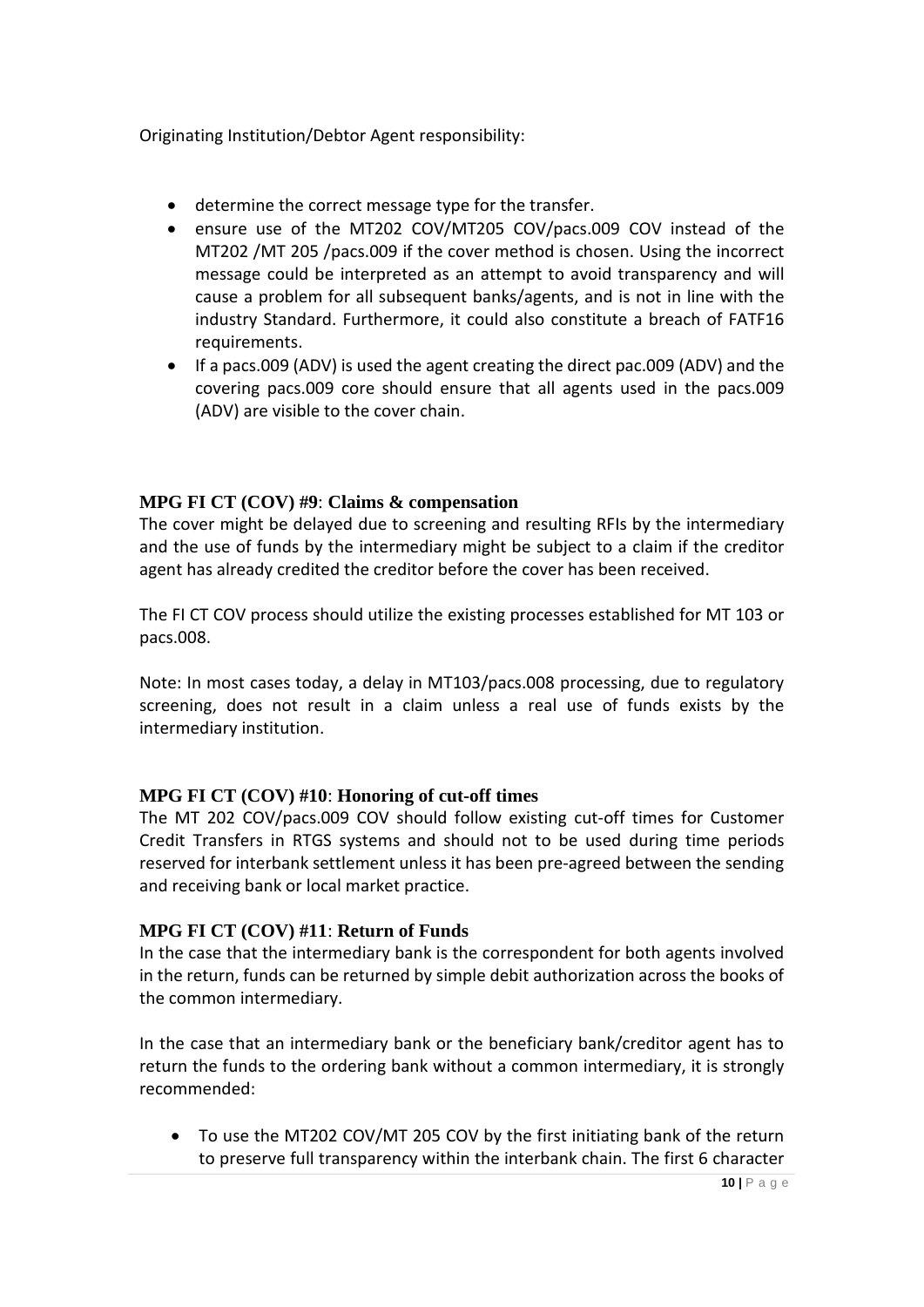of line 1 of field 72 in sequence A should include the sequence /RETN/.

• Use of the pacs.004 as the dedicated return message. The Return Chain element includes the parties in the return payment chain, noting the parties reverse (i.e. change role) from the original payment where by the Debtor of the original payment becomes the Creditor in the Return Chain.



*Figure 2: Return of the transaction by the creditor agent*

The pacs.004 Return Payment also uses a number of other Original elements in the Transaction Information to capture information from the underlying payment that the Return Payment relates to. Original End to End Identification, Original Interbank Settlement Date, Original UETR, Original Interbank Settlement Amount should be included. The standard return reason codes should be used.<sup>[16](#page-10-0)</sup>

Note: The return can take place via intermediaries or clearing systems.

If the return of the cover is decided/executed by one of the intermediary banks, it is strongly recommended that the ordering bank of the initial MT103 informs the beneficiary bank about the rejection using an MT196 message, as soon as the funds are received back. The beneficiary bank should consider the original MT103 "null and void" and confirm the cancellation to the ordering bank

In the case of an MX message, the agent instructing the direct and should inform the creditor agent via the camt.056, with the code "COVR" when receiving the pacs.004 return unless the creditor agent has instructed the return. In that case, the instructing

<span id="page-10-0"></span><sup>&</sup>lt;sup>16</sup> The code list representing the Return Reason is part of the ISO 20022 external code list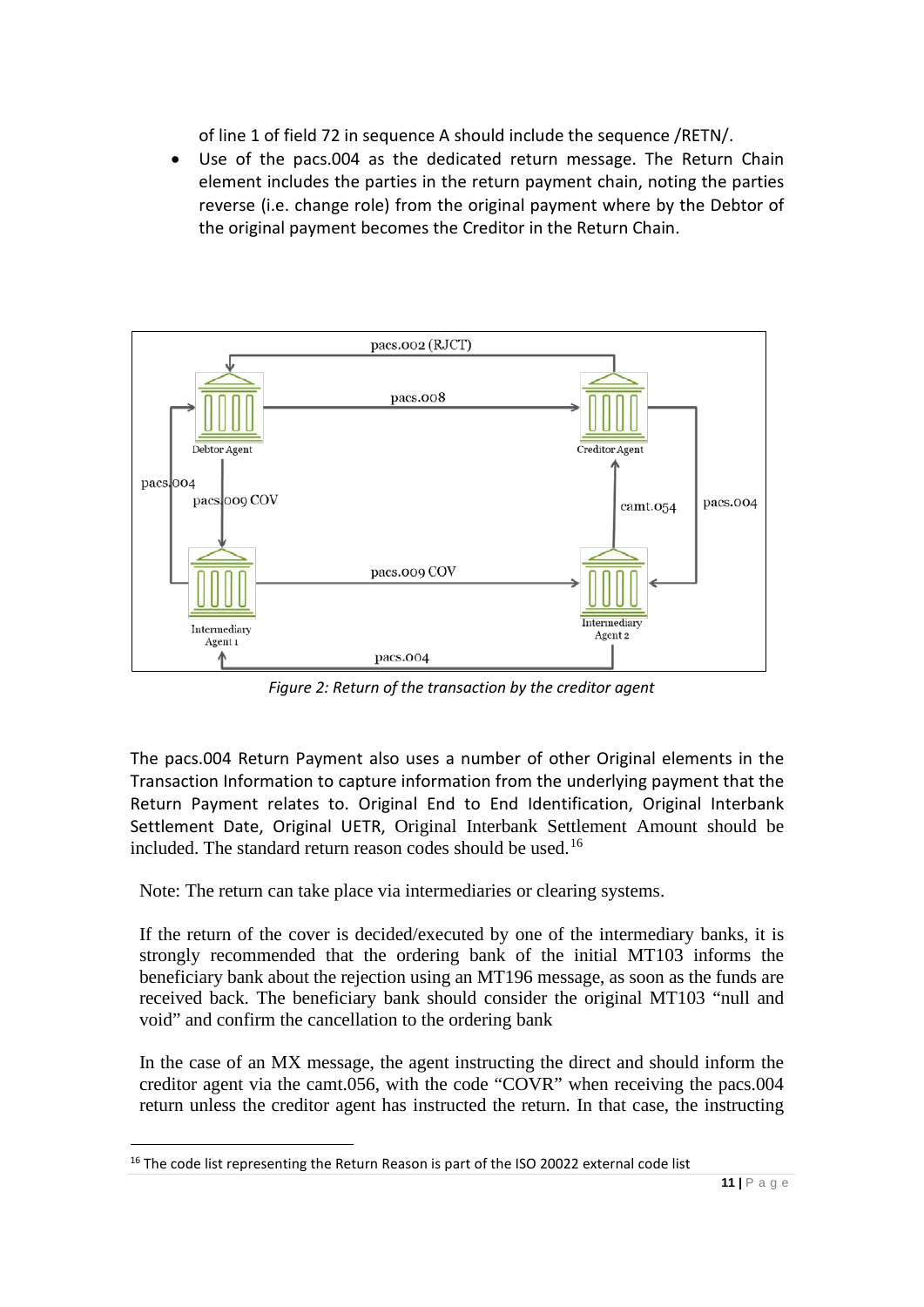agent of the pacs.008 should have received a pacs.002 with the code word RJCT.

To ensure a fast return processing of the funds via MT202cov when the original MT103 is rejected or considered "null and void", it is recommended that the beneficiary bank re-credits immediately the Loro/Nostro account of the correspondent bank quoting the reason as well any further details to identify the underlying transaction.

# **MPG FI CT (COV) #12**: **Reference Identification** (newly added in version 4.0)

The End-to-End Identification element in the pacs.009 COV should transport the Instruction ID of the underlying pacs.008 (being covered). The UETR element in the pacs.009 COV must transport the same UETR as the underlying pacs.008.

Note: As there is only one UETR for the pacs.008 and the corresponding pacs.009 COV it clearly articulates that both messages are part of the same transaction. Related to first MPG#1.

In the pacs.009 the initiator of the payment is an Agent and hence the End-to-End Identification is available as a reference field of the Agent generating the pacs.009 COV.

# **MPG FI CT (COV) #13**: **Cancellation in the Direct and Cover Payment Chain** (newly added in version 4.0)

The Agent who created the direct and cover messages is responsible to send a payment cancellation message (MT192/camt.056) to the instructed agent of the direct message or use the gpi stop & recall Service (gSRP).<sup>[17](#page-11-0)</sup> The instructed agent considers the direct message null and void and confirms cancellation via MT196/camt.029 or gSRP if subscribed to. It is the responsibility of the agent responding to the cancellation to instruct the Payment Return, as necessary, once covering funds are received**[18](#page-11-1)**.

# **MPG FI CT (COV) #14: Cover Chain Risk** (proposed new practice)

The agent bank instructing the direct and cover, in non-advise mode (e.g. by **not** using a new service level code element "Wait for Settlement", WFSM ), has to be aware that the cover payment could be subject to seizure or blocking by intermediary banks while the direct message is executed in good faith by the receiver. The action of an agent in the cover chain does not absolve the instructing agent of the direct payment of its obligation of settlement.

The agent bank receiving the direct message has to be aware that the expected cover payment could be subject to delay, seizure or blocking by the intermediary banks before making a decision to credit the next agent or the beneficiary's account. A riskbased decision has to be made to credit the next agent or the beneficiary's account

<span id="page-11-0"></span> $17$  Some banks might send a MT292 via the cover chain but this not required.

<span id="page-11-1"></span><sup>&</sup>lt;sup>18</sup> Please review:" Market Practice Guidelines for the cancellation of suspected fraudulent transactions and handling of compliance/regulatory inquiries":

https://www.swift.com/file/44701/download?token=MHzTYcmp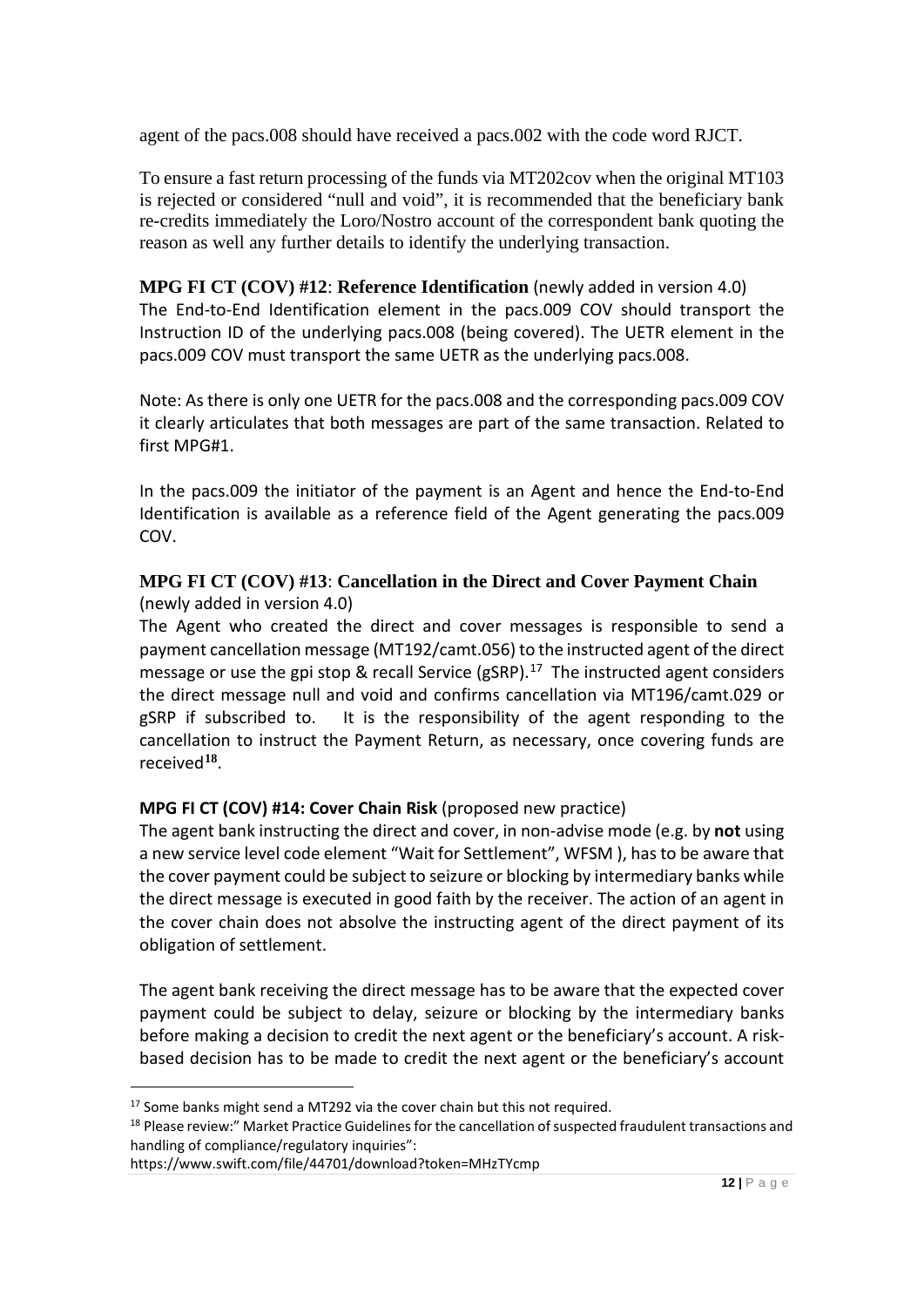with good funds or advise the account owner that the funds are not final.

# **MPG FI CT (COV) #15: Time out of advice payment** (Proposed new practice)

A direct message with the service level code element such as e.g. WFSM should be deemed null and avoid if the settlement of the cover does not take place within 3 business days. MPG FI CT (COV) #15 is subject to the establishment of such practices and the introduction of the code through the CBPR+ and ISO 20022 registration processes.

# **3 Frequently Asked Questions**

*Q1: Does the usage of the FI CT (COV) create issues by delaying cover payments due to screening (for example missed cut-off time) and result in late payments to beneficiaries?*

A: The *FI CT (COV)* cover payment format does include additional data elements within the screening processing itself and therefore the likelihood increases that an intermediary institution needs to perform additional steps to clear "false positives". Missed cut-off times cannot be ruled out completely. Intermediary institutions should follow the best practices outlined in this document and minimize the impact of the regulatory screening process. Ordering institutions should follow best practices in populating ordering and beneficiary customer fields to ensure that intermediary institutions have sufficient details to screen the payments in an expedient fashion **(MPG FI CT (COV) #6).**

*Q2: Does the regulatory screening requirement of the FI CT (COV) create the possibility of a delay in the execution of cover payments and could any party in the chain benefit from float?*

A: Like any other payment decision the debit to the sending bank's nostro/vostro account and the credit to the clearing account should take place on the same value date. The screening process may result in a delay of the execution of the payment, but a delay should not be the result of any deliberate action. No party should be unjustly enriched due to the AML/CFT control process.

*Q3: Will additional charges be applied to FI CT (COV) as the information of the MT 103 will be mirrored in the message?*

A: As per **MPG MT 202 COV #1** the FI CT (COV) is not changing the nature of the MT 202/pacs.009. It remains an inter-financial institution transfer. As the *FI CT (COV)* remains an inter-financial institution transfer, no charges must be deducted from the principal amount.

Q4*: Is it possible that a remitting bank runs the risk of being caught up in territorial issues, such as boycotts, trade embargoes, watch lists etc. which would be outside their jurisdiction?*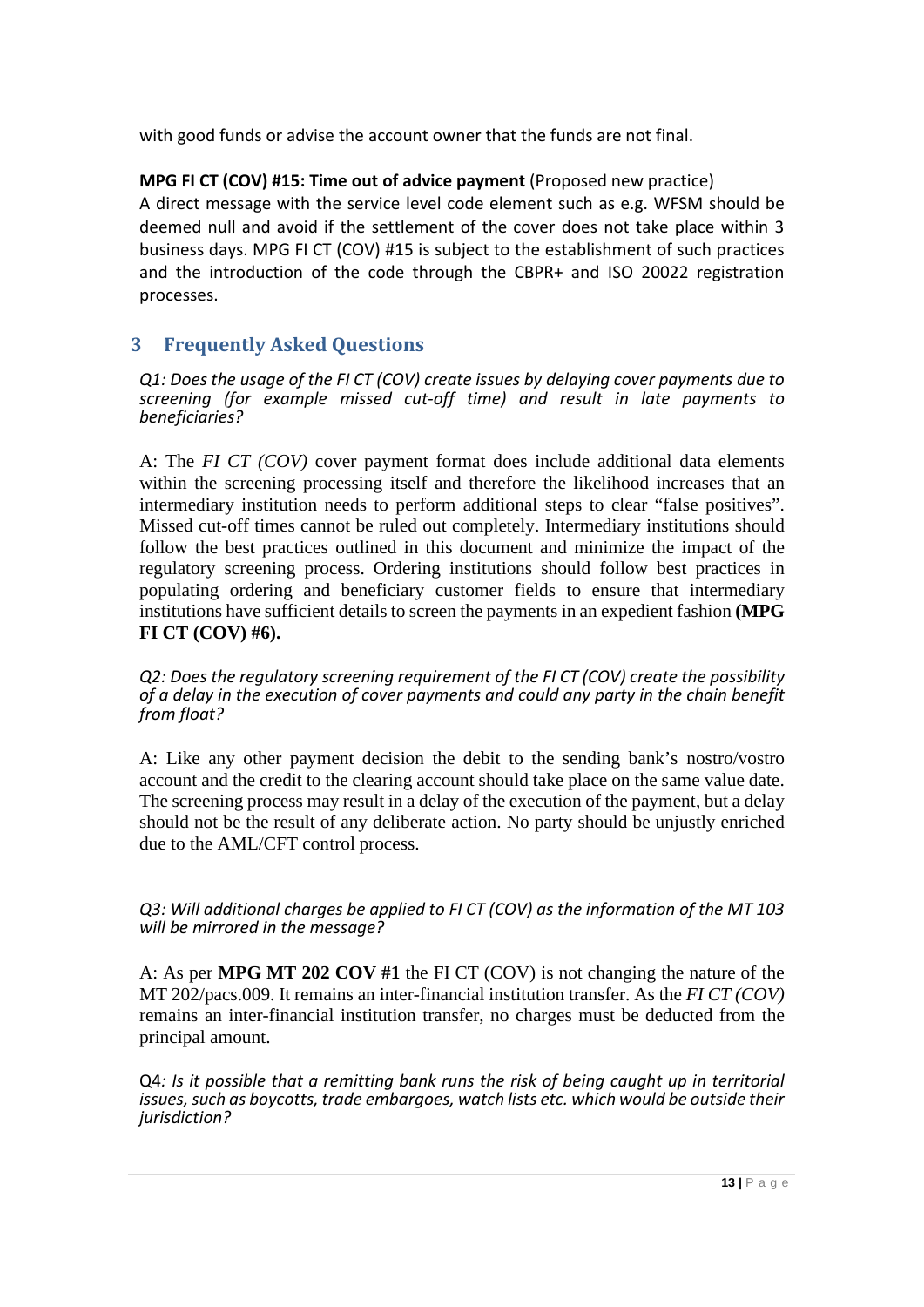A: Banks should be aware that not only the local regulations but all regulations and sanctions relevant to the transaction chain and currency may apply. The risk of a delay or seizure of a cover payment has always existed. The PMPG believes that the *FI CT (COV)* is not changing the responsibilities banks have to be aware and conversant in issues of regulation and legislation impacting their operations and activities.

*Q5: A difficult situation may occur depending on the location of the sending and the receiving institutions, especially in circumstances where local business days do not align. How can this be addressed?*

A: Differences in processing days are a fact in cross-border payments. Intermediary institutions can mitigate this risk by prioritizing their processing based on the location of the beneficiary institution and use of the notification guideline outlined above. Institutions should regularly review any special instructions that they might have given to their correspondent banks regarding the processing of MT 103/pacs.008, MT 202 COV/pacs.009 COV and MT 202/pacs.009 instructions.

#### *Q6: How should the MT 196/296 be structured for a non-gpi bank to notify about a delay?*

A: To allow a certain level of automation of the notification process a standard keyword should be used to advise a delay of the cover payment. Specific reason should not be given. One option for formatting the MT 196/296/MT 299 could be:

Sender: ABCBUS33XXX Receiver: XYZWGB22XXX

20: Reference of the MT 196 / MT 296 21: Reference (field 20) of the MT202 COV message that is delayed 76: /Delay/ 77A: Cover payment is delayed 11S:202 YYMMDD 79: MT202 COV

*Q7: Should intermediary institutions stop the processing of an FI CT if they suspect that it is a cover payment?*

A: As **MPG FI CT (COV)#8** states the Ordering Institution is accountable for determining the correct message type to be used. However, the intermediary/correspondent bank is accountable for the types of transactions it allows to traverse the account they offer as a Nostro service provider. On this basis (as mentioned in MPG **FI CT (COV)**#8, the intermediary has the right and in some jurisdictions the obligation to stop the processing and reject the payment in this scenario. Any rejected pacs.009 COV has to be notified to the previous agent via a pacs.002 which in turn may be returned to the Agent who executed the FI CT (COV)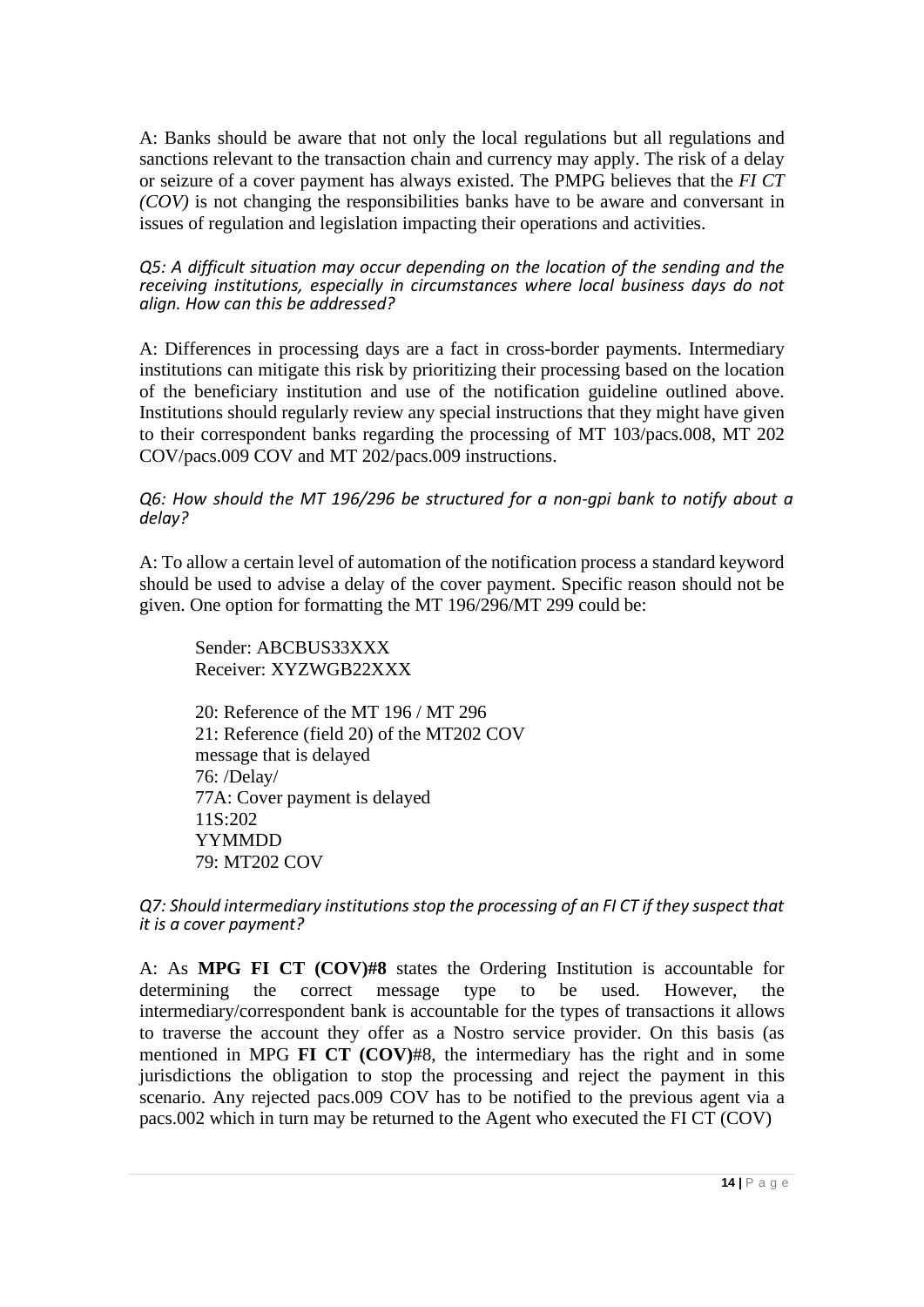*Q8: If the beneficiary institution/Creditor Agent has credited the beneficiary's account based on the MT 103/pacs.008 and the covering funds are not received for reasons that outside of the control of the instructed agent that received the direct message what is the recourse of that instructed agent?*

A: Crediting a beneficiary's account based on the receipt of an MT 103/pacs.008 without receipt of the cover payment is a policy decision. Each institution has deployed a process that has been approved by the internal risk committees. Policies should be reviewed on a regular basis as part of the MT 202 COV/pacs.009 COV handling to ensure a proper reflection in internal financial risk policies. As highlighted in **MPG FI CT (COV)#1** crediting the beneficiaries account in good faith can be seen as an implied contract and obligate the sender of the direct message to settle this obligation.

Note 1: Only the entity whose funds are frozen can apply to the appropriate government agency for an unfreezing of funds.

*Q9: Can non-STP charges be applied to fields in Sequence B of the MT 202 COV or the Underlying Customer Credit Transfer complex element in the pacs.009 COV?*

A: As highlighted in **MPG FI CT (COV)#1** Sequence B or the Underlying Customer Credit Transfer complex element exists only to facilitate the regulatory screening process, together with potential FATF 16 checks, but is not relevant for processing the underlying funds transfer. However, in **MPG FI CT (COV)#6&7** it is recommended to provide structured information to enable easier and faster screening of the information.

*Q10: Is the MT 101/pain.001 impacted by the use of the MT 202 COV/pacs.009 COV?*

A: The MT 101/pain.001 is not used in a direct and cover payment process and is therefore not impacted by the MT 202 COV/pacs.009 COV.

*Q11: Can the intermediary institution in case of a multi-correspondent chain forward the screening results to the next bank in the chain to speed up the review process?*

A: Each Institution is responsible for their screening process and therefore the bilateral sharing of information will not expedite the process. Furthermore, no automated processes exist to share screening results that would need to be handled manually.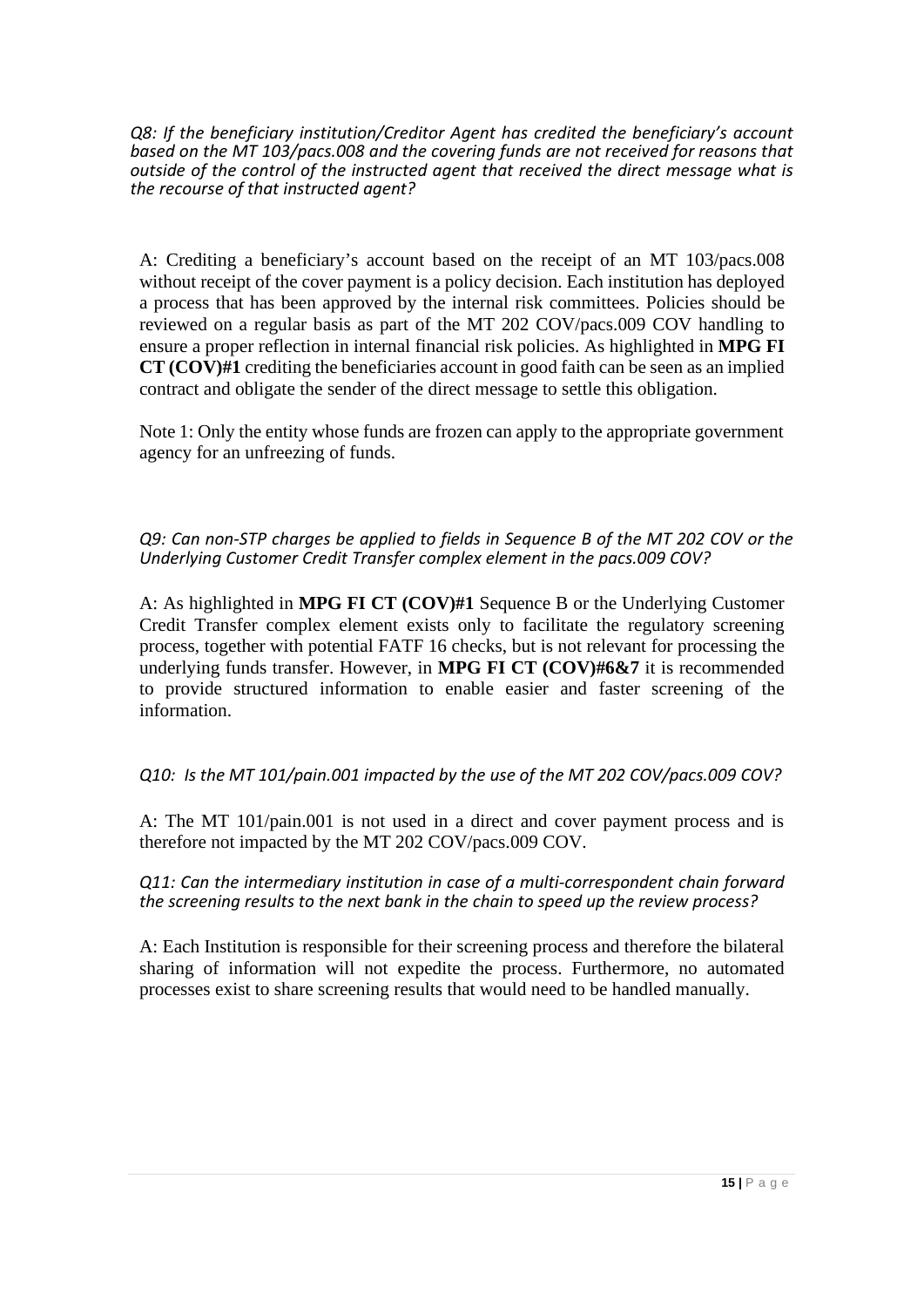*Q12: How to cancel an MT 103 for which cover has been provided by a separate MT 202 COV?*

A: The principles on how to cancel an MT 103 sent with the cover method are documented in the SWIFT Usage Guidelines. Alternatively, gSRP (gpi Stop and Recall) can be used by participating banks.

*Q13: Although we do not use SWIFT for sending files of individual remittance details to our correspondent, we send cover via MT 202 for currency clearing. Should we send an MT 202 COV to our currency clearing agent while the use to cover multiple payments is not recommended by the PMPG?*

A: The cover payments practice where an MT 103 is sent with a separate covering MT 202 COV is globally recognized. Treasury payments as described above are bilaterally agreed clearing mechanisms that fall outside the global cover payments practice that has been addressed with the creation of the MT 202 COV. It is advised to discuss the clearing of these payments directly with your clearing agent.

*Q14: Can the content of sequence B/ Underlying Customer Credit Transfer be limited to the mandatory fields as described in the user handbook or must sequence B reflect the complete content of the underlying MT 103/pacs.008?*

A: The content of the MT 103/pacs.008 should be mapped into sequence B/ Underlying Customer Credit Transfer as supported by the field and data elements of these messages. The user handbook mentions for each of the optional fields that in case *the field was present in the underlying customer credit transfer message that was sent with the cover method, then the field must be present in sequence B/ Underlying Customer Credit Transfer of the MT 202 COV/pacs.009 COV*.

*Q15: Is the intermediary institution expected to validate the content of field 50a Ordering Customer in sequence B/debtor in the Underlying Customer Credit Transfer elements against FATF 16 requirements (i.e., contact to the sender of the MT 202 COV/pacs.009 COV in case of incomplete information)?*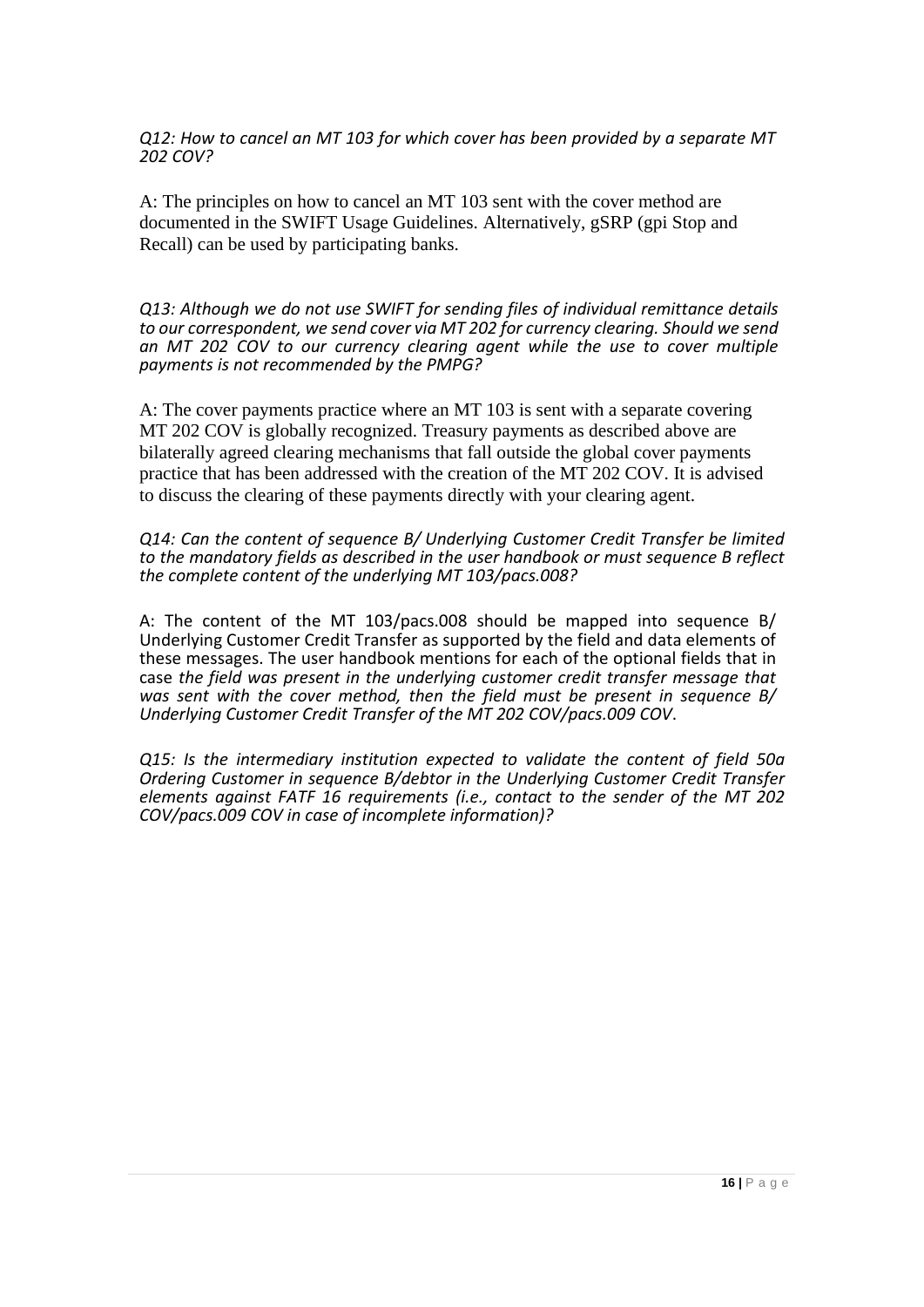A: The intermediary institution's obligation is to pass on the information they receive in the MT 202 COV/pacs.009 COV and screen the contents against the respective sanction lists.

Depending on the transposition of FATF 16 into local regulation this obligation may be extended to perform a respective completeness check of the originator and beneficiary information in sequence B of the MT202COV or the Debtor and Creditor elements in the Underlying Customer Credit Transfer of the pacs.009 COV.

*Q16: The SWIFT User Handbook states that the MT 202 COV/pacs.009 COV must not be forwarded to the beneficiary financial institution/Creditor for reporting purposes. Are there exceptions to this rule where the MT 202 COV/pacs.009 COV can rightfully be sent to the beneficiary financial institution/Creditor?*

A: The MT 202 COV might indeed be sent to the beneficiary's financial institution/Creditor Agent if it acts as a receiving participant in a central clearing system, for example, through a SWIFT FIN Y-Copy based system. However, in this case the MT 202 COV/pacs.009 COV constitutes a settlement message *sent* directly to the beneficiary financial institution and not a message *forwarded* for reporting on a transaction, in which case the MT 910/camt.054 should be used.

Note: the use of the MT910/camt.054 is an essential part of the cover method's model, this allows the receiver of the direct message to acknowledge that settlement has occurred so that the Beneficiary/Creditor of the direct message can have the funds posted to their account in a timely manner.

# **4 Observations and Recommendations**

The PMPG is not a regulatory body and cannot enforce any of the guidelines. It can only point out practices which, when followed properly, are beneficial to the payments community. The PMPG recommends that financial institutions work closely with their regulators to highlight the impact that the Financial Institution Credit Transfer (COV) has on the efficiency of the cross-border payment process.

Above and beyond the guidelines stated above, the community can use below checklist to validate the implementation and better deal with the operational impact of the Financial Institution Credit Transfer (COV) in those areas where practices are yet to be established:

- 1. Banks should make sure that sufficient automation and capacity exists to support the increased need forscreening. The introduction of MX messages will increase the number of fields that can be screened.
- 2. To anticipate potential issues, the ordering institution/Creditor Agent of a Financial Institution Credit Transfer (COV) should scan the payment against the sanction lists of its jurisdiction, and, if possible, against sanctions lists that are relevant to the entire payment chain of the payment instruction.
- 3. Supporting a conditional credit on the account of the next agent/beneficiary/creditor can create a period of revocability in which the cover payment settles or not. The industry should agree on a time-period in which the cover needs to be received before the direct message becomes null and void if the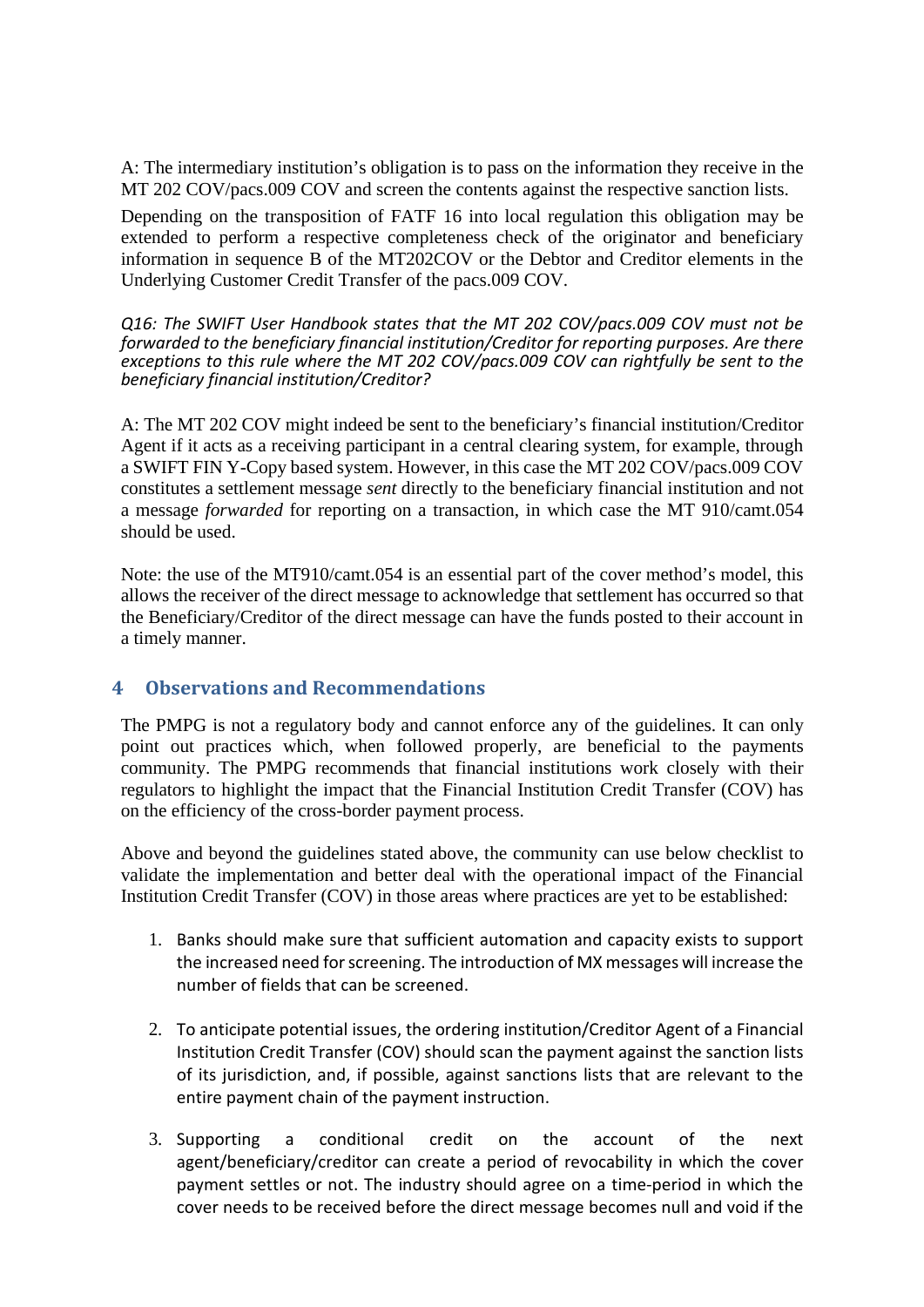

cover does not arrive.

The introduction of the new SWIFT Transaction Manager Platform (aka SWIFT TMP) will support central data dissemination to involved agents in the payment's chain. The original use case for the inclusion of the underlying transaction data in cover payments should be reevaluated as the industry progresses with the migration to the TM and the adoption of APIs. In this case institutions will have the opportunity to query the TM in real-time to obtain underlying transaction details.

In fact, the entire direct and cover process should be revaluated at some point in time in the near future as the move to real-time payments and extended clearing system hours might render the direct and cover model not fit for purpose anymore.

Given all these ongoing developments of practices, as mentioned as a note in MPG FI CT (COV) #1, in the short term, the PMPG recommends for the communities of users to consider the use of the Service level element in the pacs.008 and the pacs.009 (ADV) to indicate the advice nature of the message. In the long term a new element in the direct message or a new version of the "advice to receive" should be considered.

Payment Type Information Service Level Code

# Path: FIToFICstmrCdtTrf/CdtTrfTxInf/PmtTpInf/SvcLvl/Cd

The PMPG proposes the addition of a new code to the ExternalServiceLevel1Code under the following definition:

| Code        | <b>Name</b>         | <b>Definition</b>                                                                                                                                                  |
|-------------|---------------------|--------------------------------------------------------------------------------------------------------------------------------------------------------------------|
| <b>WFSM</b> | Wait for Settlement | Transaction is to be treated as an advice<br>and only applied to the account of the<br>creditor or next agent after settlement of<br>the cover has been confirmed. |

Note: The suggested new code word will need to go through the ISO 20022 registration process and through the CBPR+ process as required. The CBPR+ Group will then need to incorporate the use of the code word in the CBPR+ user handbook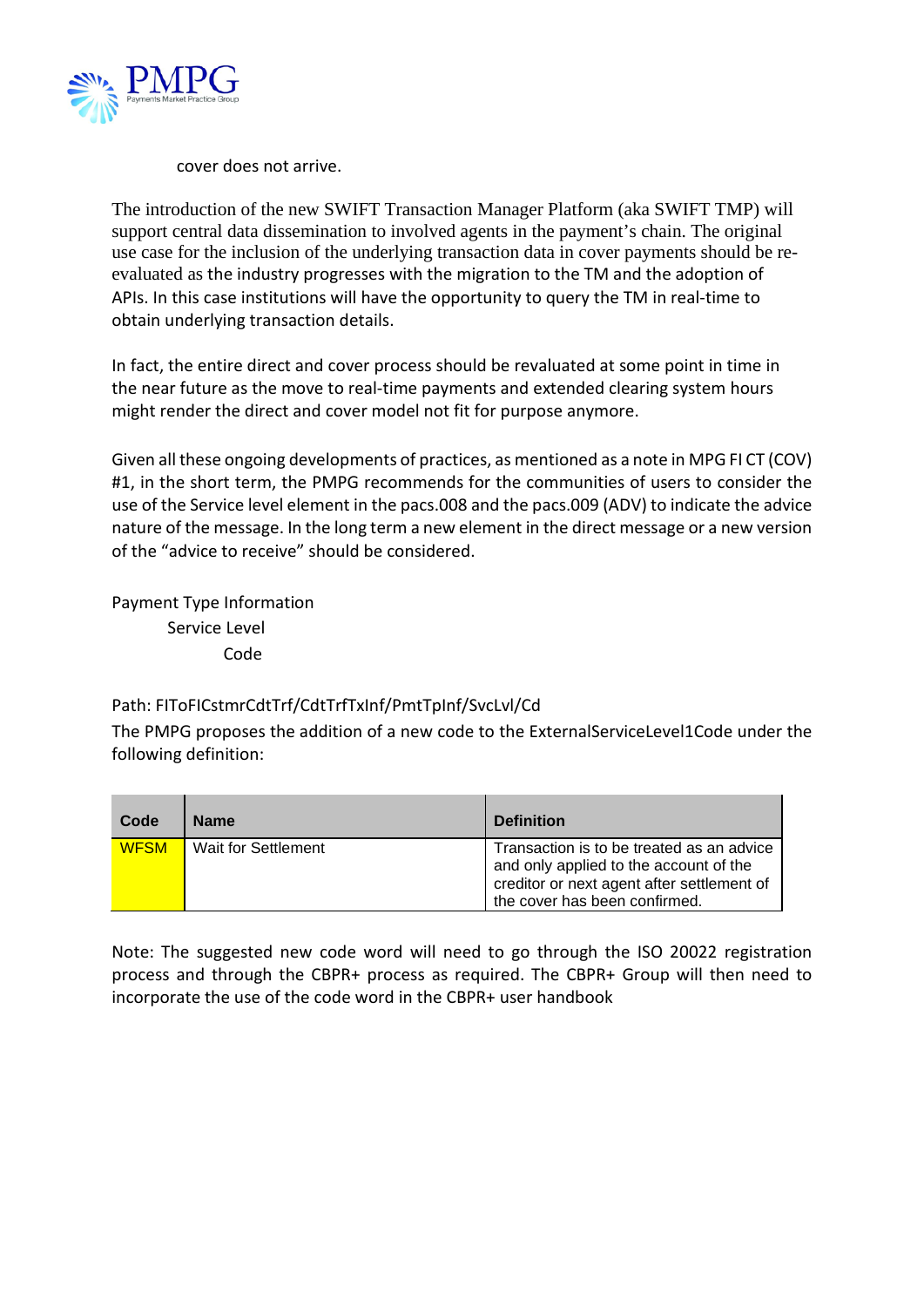

The service level code can be applied to the following scenarios:

| <b>Scenario</b>                                                                                                                                                                                                                                                                                                                   | <b>MT</b>                                                 | <b>MX</b>                                                                                                                                                                                                         | Community<br>Action <sup>19</sup>                                                                          |
|-----------------------------------------------------------------------------------------------------------------------------------------------------------------------------------------------------------------------------------------------------------------------------------------------------------------------------------|-----------------------------------------------------------|-------------------------------------------------------------------------------------------------------------------------------------------------------------------------------------------------------------------|------------------------------------------------------------------------------------------------------------|
| {Implied Contract}<br>Direct and Cover<br>of a Customer<br><b>Credit Transfer</b><br>Note: Liability lies with<br>the instructing agent.<br>Based on receiving<br>bank's risk-based<br>decision, good value<br>may be applied<br>immediately upon<br>receipt of the direct<br>message.                                            | MT103 {no<br>change}<br>MT202 COV {no<br>change}          | Pacs.008 BAH <sup>20</sup> {BizSv<br>= swift.cbprplus.01<br>Pacs.009 BAH { BizSv =<br>swift.cbprplus.cov.01 }<br>{Underlying Customer<br><b>Credit Transfer</b><br>present}                                       | CBPR+ UHB and<br><b>MY Standards</b><br>should be updated<br>to highlight<br>implied contract<br>risk      |
| {Advice} Direct and<br>Cover of a<br><b>Customer Credit</b><br>Transfer<br>Note: Liability lies with<br>the Instructed Agent if<br>before<br>out<br>paying<br>cover received. Good<br>Value may not be given<br>upon receipt of the<br>advice by the receiving<br>bank, value will be<br>given upon receipt of<br>the Cover only. | No change as<br>MTs will be<br>phased out for<br>payments | Pacs.008 BAH $\{BizSv =$<br>swift.cbprplus.01}<br>FIToFICstmrCdtTrf<br>SvcLvl<br><cd>WFSM</cd><br>Pacs.009 BAH { BizSv =<br>swift.cbprplus.cov.01 }<br>{Underlying Customer<br><b>Credit Transfer</b><br>present} | CBPR+ UHB and<br><b>MY Standards</b><br>should be updated<br>to highlight the<br>advice<br>characteristics |
| {Advice} Direct and<br>Cover of a FI Credit<br>Transfer                                                                                                                                                                                                                                                                           | No change as<br>MTs will be<br>phased out for<br>payments | Pacs.009 BAH {BizSv =<br>swift.cbprplus.adv.01<br><b>FICdtTrf</b><br>SvcLvl<br><cd>WFSM</cd><br>Pacs.009 BAH { BizSv =<br>swift.cbprplus.01} {No                                                                  | CBPR+ UHB and<br><b>MY Standards</b><br>should be updated<br>to highlight the<br>advice<br>characteristics |

<span id="page-18-0"></span><sup>&</sup>lt;sup>19</sup> PMPG will work with ISO 20022 RMG and CBPR+ governance process to implement the new code word

<span id="page-18-1"></span><sup>&</sup>lt;sup>20</sup> The reference to the BAH is SWIFT specific. High Value Payment Systems might use different versions of the BAH or might not be using it at all.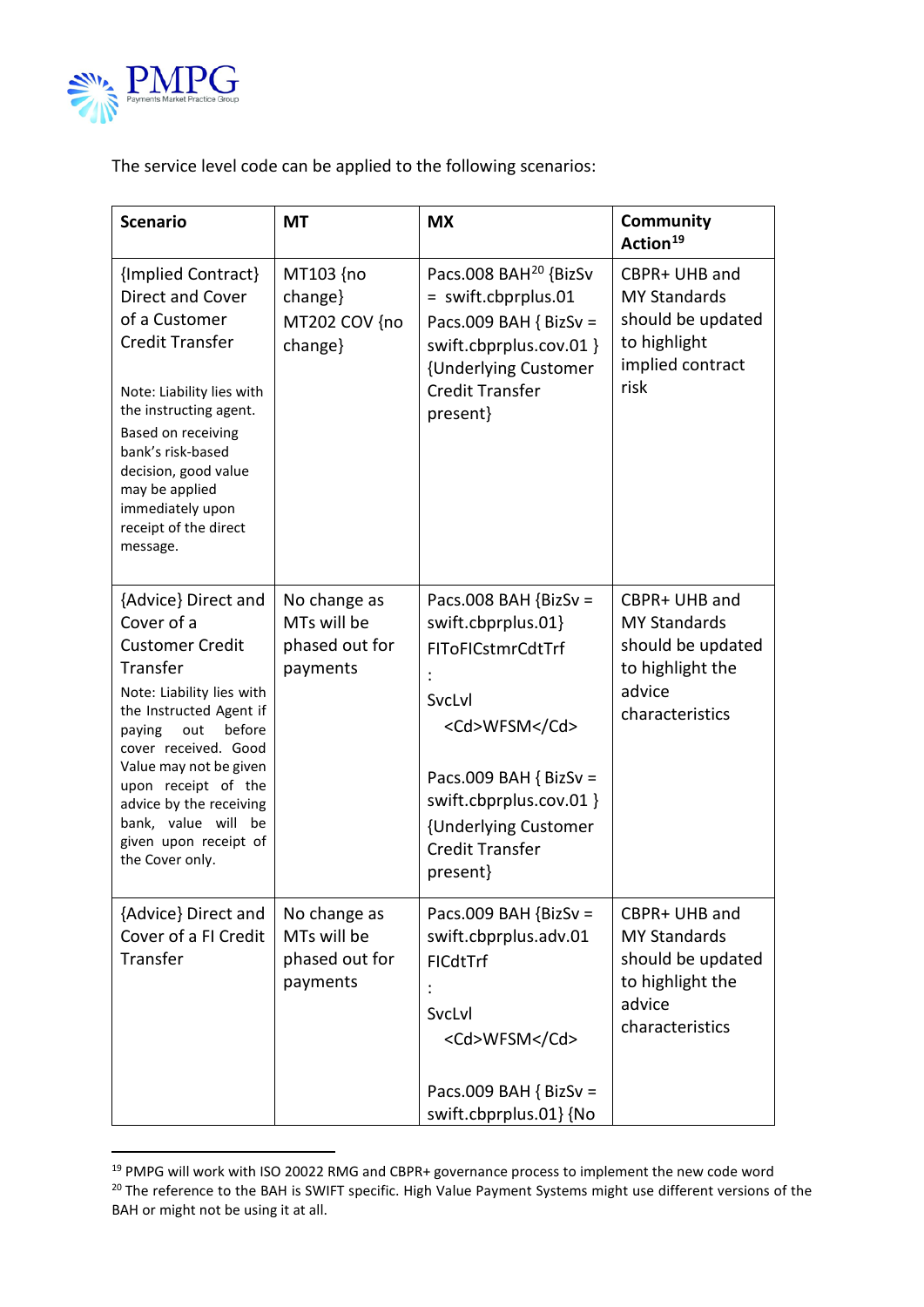

| <b>Underlying Customer</b><br><b>Credit Transfer</b> |  |
|------------------------------------------------------|--|
| present}                                             |  |

If an option exists to treat the direct message as an advice the industry should agree on a practice to facilitate such a process. This should align with the recent enhancement to the CBPR+ implementation of ISO 20022, which allows a pacs.009 to be flagged as an advice in the Business Application header. A similar approach might be needed for the direct pacs.008. The imminent migration from MT to MX will make it difficult to implement such an option for MT messages and therefore the focus should be on MX messages only. Another view that has been put forward is that management of risk may ultimately need to be a bilaterally agreed decision. Banks who have concerns may need to deal with those directly with the correspondent / respondent. Specifically at the time of exchanging RMA, banks could enter into an agreement that any MT103 / pacs.008/MT202/pacs.009 sent to them should be treated as an advice only, and if the creditor agent processes the instruction without receipt of cover funds, then they have done so at their own risk. However, if that decision is not universal across all messages received then the need to have an element in the payment message to distinguish between the two use cases will remain.

As stated above in the short term, the PMPG recommends the use of the Service level element in the pacs.008 and the pacs.009 (ADV) to indicate the advice nature of the message. In the long term a new element in the direct message or a new version of the "advice to receive" should be considered.

# **5 Appendix**

The following describes various use case scenarios of direct and cover and identifies the underlying risks.

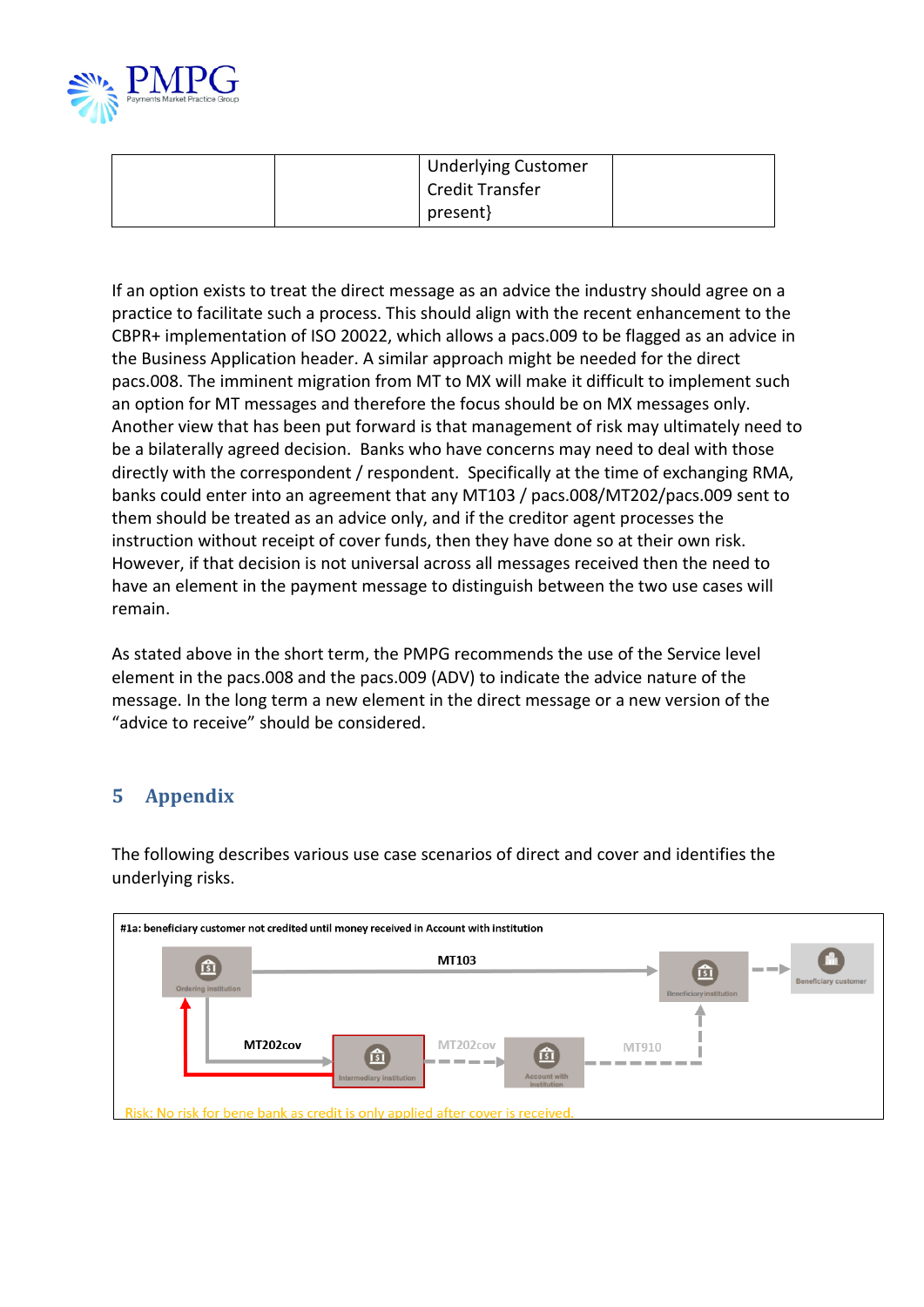